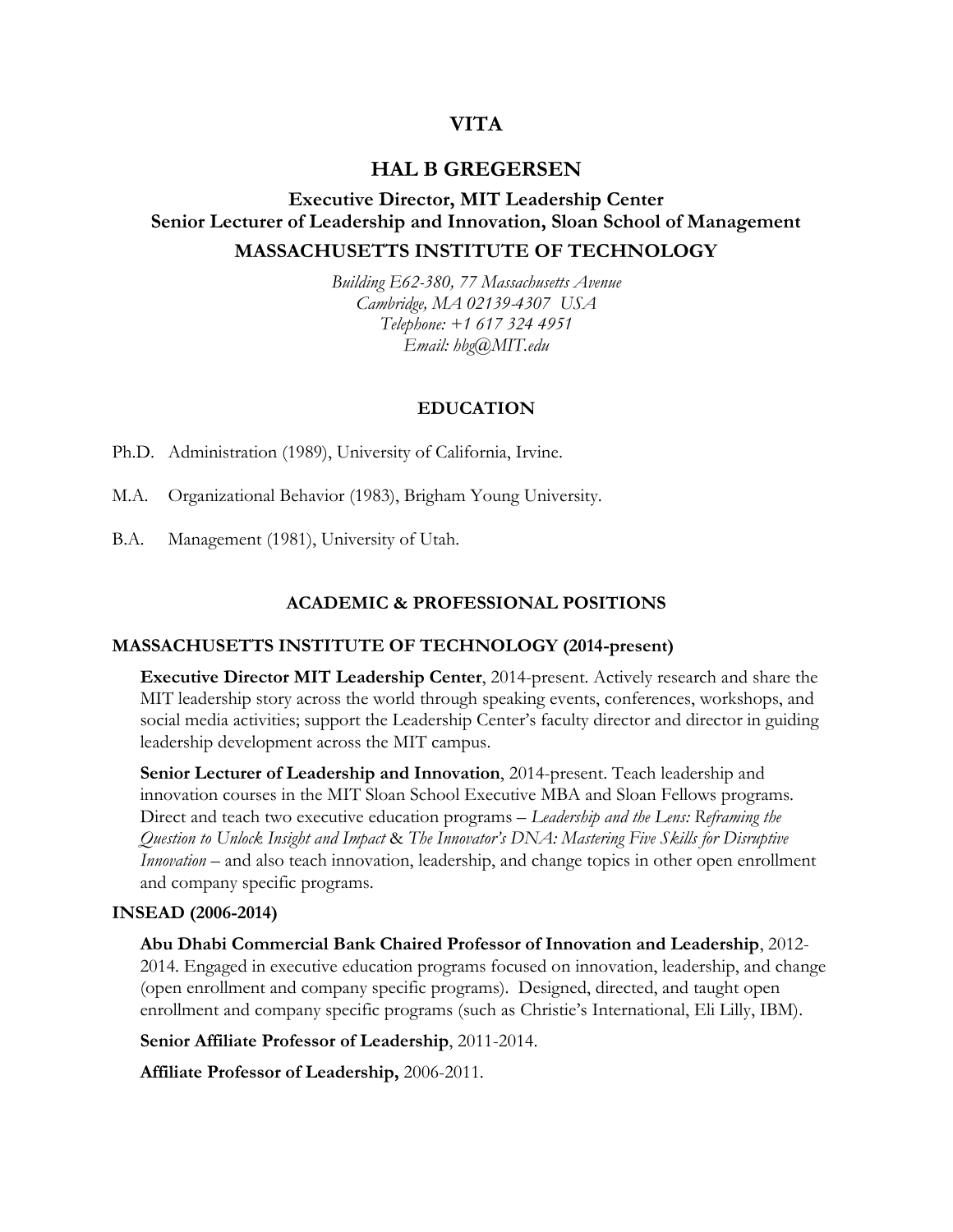### **LONDON BUSINESS SCHOOL (2005-2006)**

**Visiting Professor**. Taught first year-core global leadership and organizational behavior courses in the M.B.A. program.

### **BRIGHAM YOUNG UNIVERSITY (1992-2005)**

**Donald L. Staheli Chaired Professor of Global Leadership (with tenure)**. Marriott School of Management, 1999-2005. Designed and taught courses in creative strategic thinking, global leadership, and leading change in company specific executive programs, E.M.B.A. and M.B.A. programs, and undergraduate honors program. Served on doctoral student committees.

**Associate Professor (with tenure)**. Marriott School of Management, 1995-1999.

**Assistant Professor**. Marriott School of Management, 1992-1995.

### **HELSINKI SCHOOL OF ECONOMICS (1992-1994)**

**Visiting Professor.** Taught core organizational behavior course in International M.B.A. program. Served on doctoral student committee.

#### **DARTMOUTH COLLEGE (1991-1992)**

**Visiting Assistant Professor.** The Amos Tuck School of Business Administration. Taught core organizational behavior and elective organizational change courses in the M.B.A. program.

### **TURKU SCHOOL OF ECONOMICS & BUSINESS ADMINISTRATION (1991)**

**Visiting Fulbright Professor.** January-June 1991. Taught elective international management courses in the masters program and served as doctoral student committee member.

### **PENNSYLVANIA STATE UNIVERSITY-ERIE (1987-1991)**

**Assistant Professor.** Taught international human resource management, organizational behavior, organizational change, and management research projects courses in M.B.A. and undergraduate programs.

#### **UNITED STATES SENATE (1980-1982)**

Legislative Staff for the United States Senate Committee on Labor and Human Resources (1982) and for Senator Jake Garn (1980)

### **PHOTOGRAPHER (1975-1983)**

Professional portrait & wedding photographer and studio owner.

#### **AWARDS & HONORS**

**Thinkers50, Top 50 Global Ranking of Management Thinkers** member (#24), 2017.

**Thinkers50, Leadership Award** winner, 2017.

**Thinkers50, Top 50 Global Ranking of Management Thinkers** member (#46), 2015.

**Thinkers50, Leadership Award** finalist, 2015.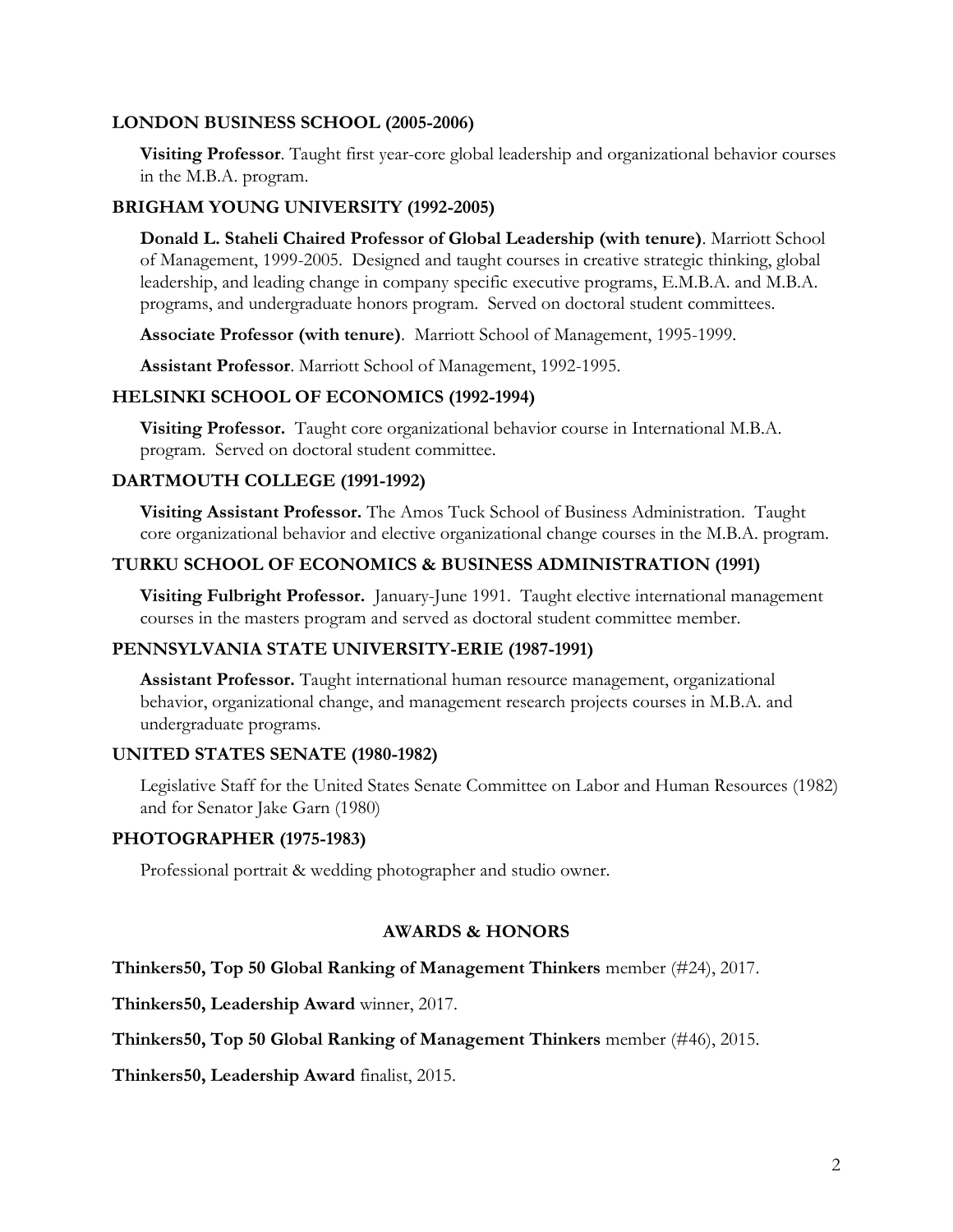### **Thinkers50, Innovation Award** finalist, 2013.

- **Chartered Management Institute** in association with **The British Library Book of the Year Award for Innovation and Entrepreneurship**, *The Innovator's DNA: Mastering the Five Skills of Disruptive Innovators*, 2012.
- **McKinsey Award** runner-up for the best article in *Harvard Business Review*, 2009.
- **Academy of Management** Annual Conference Best Symposium Award in Management Education and Development Division, 2008.
- **Western Academy of Management**. Ascendant Scholar Award, 1996

### **Brigham Young University**

Outstanding Teacher Award, MBA OB/HR Track, 2005.

Outstanding Teacher Award, Masters of Organizational Behavior Program, 2003, 2001, 1997

Outstanding Research Award, Marriott School of Management, 1998

### **University of California**

Chancellor's Patent Fund Award, 1988; Regent's Dissertation Fellowship, 1987; Regent's Fellowship, 1984, 1985, 1986.

## **Brigham Young University**

Dean's List, Graduated with "Distinction," 1983

## **PUBLICATIONS**

## **Books**

- 1. Gregersen, H. (2018). *Questions are the Answer: A Breakthrough Approach to Your Most Vexing Problems at Work and in Life*. New York City: Harper Collins.
	- (in press) *Simplified Chinese Translation.* China Citic.
- 2. Dyer, J., Gregersen, H., & Christensen, C. (2011). *The Innovator's DNA: Mastering the Five Skills of Disruptive Innovators*. Boston: Harvard Business Review Press.
	- 2012 Book of the Year Award for Innovation and Entrepreneurship by the Chartered Management Institute in association with The British Library
	- (in press) *Russian Translation*. Eksmno.
	- (in press) *Italian Translation*. .
	- (2013) *Complex Chinese Translation.* Common Wealth Magazine Company, Ltd.
	- (2013) *Vietnamese Translation.* Alpha Books Company.
	- (2013) *Thai Translation*. Pran Publishing Co.
	- (2013) *Indonesian Translation.* ANDI Publishing.
	- (2013) *French Translation.* Village Mondial.
	- (2012) *Portuguese Translation.* HSM.
	- (2012) *Spanish Translation.* Gestion 2000/Edifici.
	- (2012) *Japanese Translation.* Shoeisha Co, Ltd.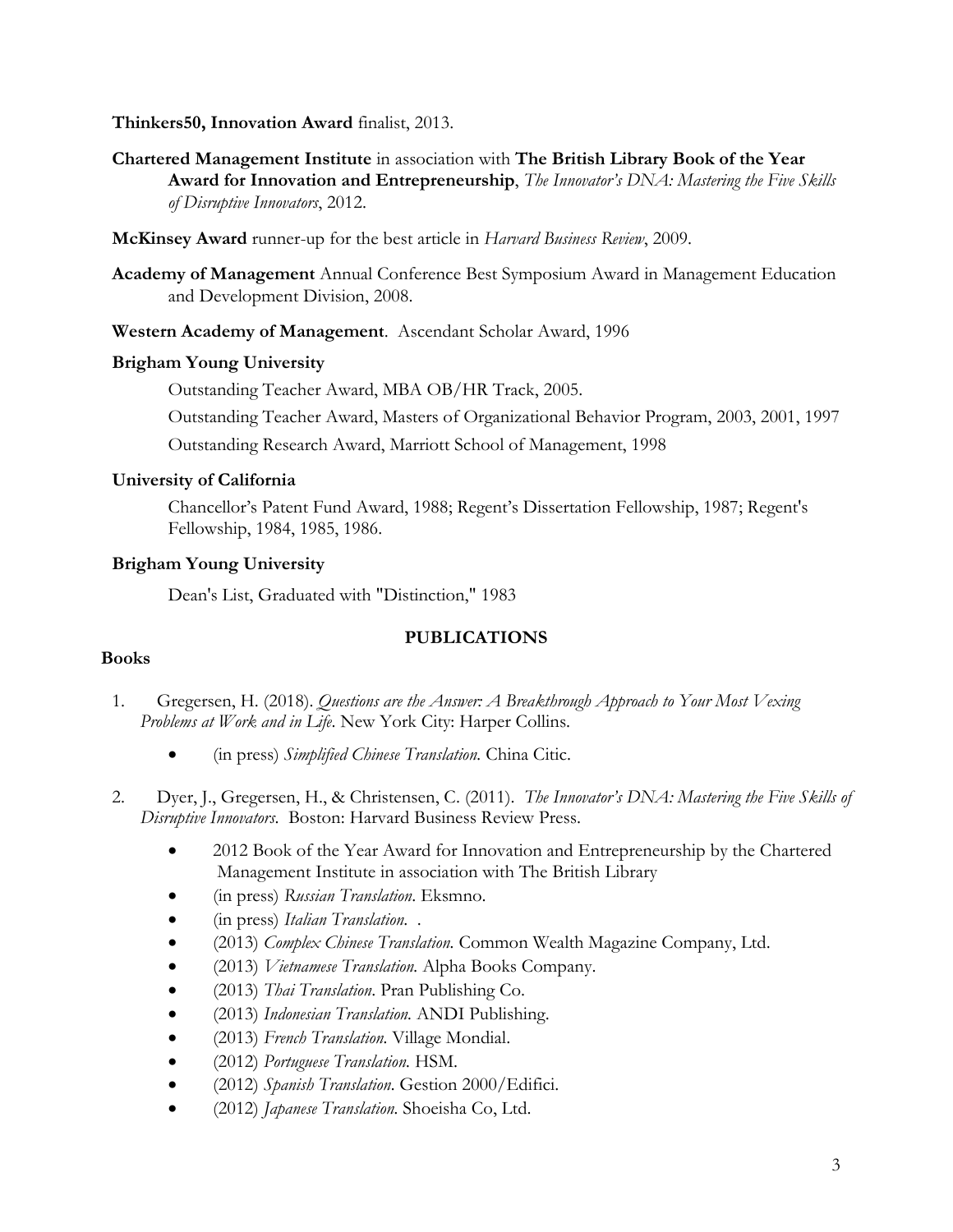- (2012) *Korean Translation.* Sejong Books.
- (2012) *Polish Translation.* ICAN Press.
- (2012) *Simplified Chinese Translation.* China Citic.
- (2011) *Danish Translation.* L & R.
- 3. Black, J.S. & Gregersen, H.B. (2008). *It Starts With One: Changing Individuals Changes Organizations*. Philadelphia: Wharton Publishing.
	- (2011) *Chinese Translation.* Pearson.
	- (2011) *Thai Translation.* Wharton School Publishing.
- 4. Stroh, L., Mendenhall, M., Black, J.S., & Gregersen, H.B. (2005). *Strategic International Assignments: An Integration of Research & Practice.* Mahwah, NJ: Lawrence Erlbaum.
- 5. Black, J.S. & Gregersen, H. B. (2002). *Leading Strategic Change: Breaking Through the Brain Barrier.*  New York City: Financial Times/Prentice Hall.
	- (2004) *Chinese Translation.* Wharton School Publishing.
- 6. Black, J. S., Morrison, A., & Gregersen, H. B. (1999). *Global Explorers: The Next Generation of Leaders*. London: Routledge.
	- (2002) *Portuguese translation*. Sao Paulo: Join Editora.
	- (2001) *Korean translation*. Seoul: FKI Media.
- 7. Black, J. S., Gregersen, H. B., Stroh, L., & Mendenhall M. (1999). *Globalizing People Through International Assignments.* Boston: Addison-Wesley.
	- (2001). *Japanese Translation).* Tokyo: Hakuto Shobo.
- 8. Black, J. S. & Gregersen, H. B. (1999). *So You're Coming Home.* San Diego: Global Business Publishers.
- 9. Black, J. S. & Gregersen, H. B. (1998). *So You're Going Overseas: A Handbook for Personal and Professional Success.* San Diego: Global Business Publishers.
- 10. Black, J. S., Gregersen, H. B. & Mendenhall M. (1992). *Global Assignments: Successfully Expatriating and Repatriating International Employees.* San Francisco: Jossey-Bass.

## **Refereed Articles**

- 1. Gregersen, H. (2018) "Better Brainstorming: Focus on Questions, Not Answers, For Breakthrough Insights." *Harvard Business Review*, March-April Issue, 96 (2): 64-71.
- 2. Gregersen, H. (2017) "Bursting the CEO's Bubble." *Harvard Business Review*, March April Issue, 95 (2): 76-83.
- 3. Dyer, J., Gregersen, H.B., & Christensen, C.M. (2009) "The Innovator's DNA." *Harvard Business Review*, 87 (12): 60-67.
	- McKinsey Award runner-up for the best article during 2009 in *Harvard Business Review*.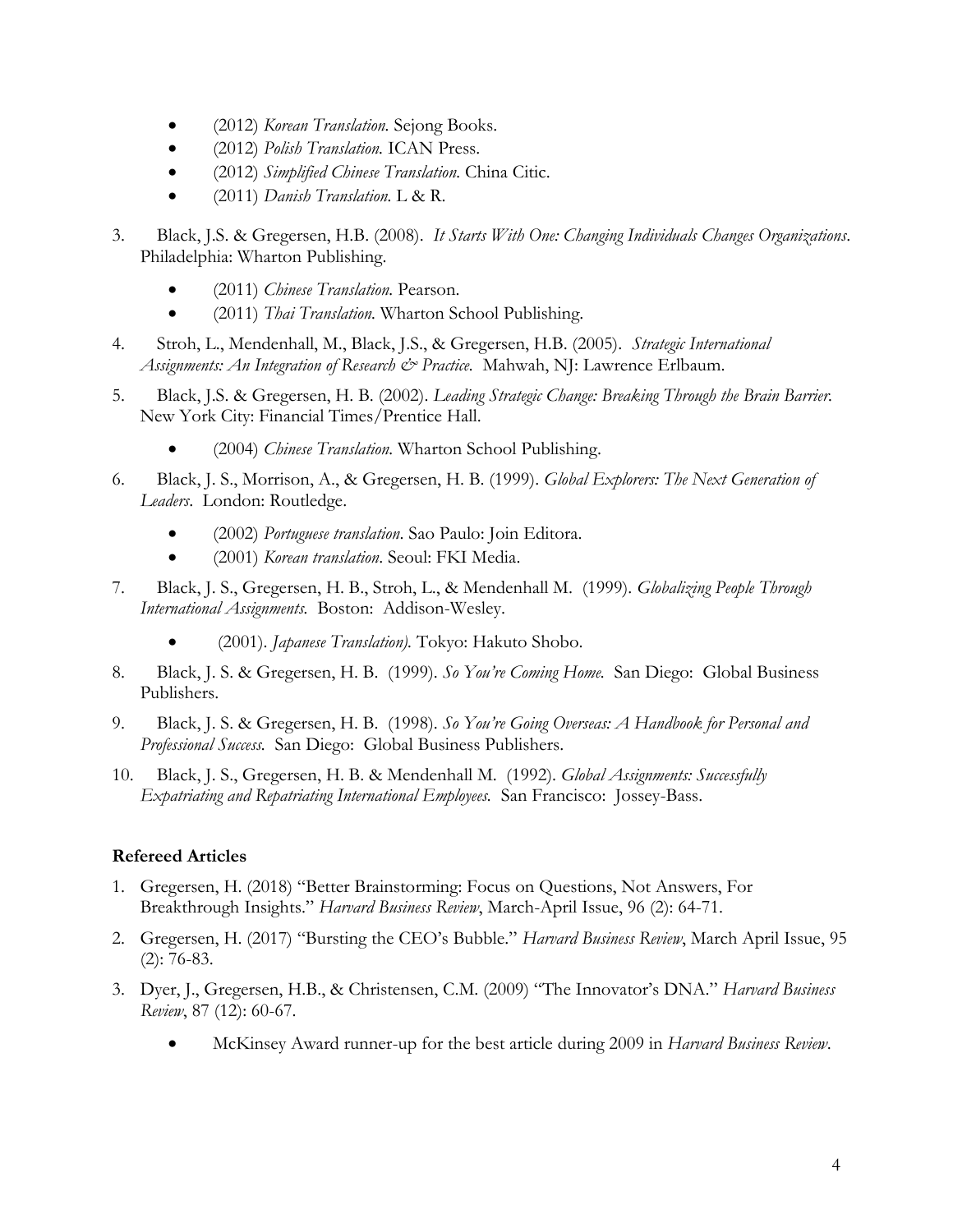- 4. Dyer, J., Gregersen, H.B., Christensen, C.M. (2008). "Differences Between Innovative Entrepreneurs and Managers: Behavioral Patterns that Facilitate Opportunity Recognition." *Strategic Entrepreneurship Journal,* 2: 317-338*.*
- 5. Shaffer, M., Harrison, D., Gregersen, H. B., Black, J. S., & Ferzandi, L.A. (2006). "You Can Take It with You: Individual Differences and Expatriate Effectiveness." *Journal of Applied Psychology,* 91 (1): 109-125*.*
- 6. Mendenhall, M. E., Jensen, R. J., Black, J. S., & Gregersen, H. B. (2003). "Seeing the Elephant: Human Resource Management Challenges in the Age of Globalization." *Organizational Dynamics,* 32 (3): 261-274.
- 7. Gregersen, H. B. & Dyer, J.G. (2002). "Lockheed Martin Chairman and CEO Vance Coffman on Achieving Mission Success." *Academy of Management Executive,* 16 (3): 31-41.
- 8. Gregersen, H. B. & Black, J. S. (2002). "J.W. Marriott, Jr.: Living the Legacy." *Academy of Management Executive,* 16 (2): 33-40.
- 9. Carpenter, M., Sanders, G., & Gregersen, H. B. (2001). "Bundling Human Capital: The Impact of International Assignment Experience on CEO Pay and Multinational Firm Performance." *Academy of Management Journal*, 44 (3): 493-512.
- 10. Stroh, L. K., Gregersen, H. B., & Black, J. S. (2000). "Triumphs and Tragedies: Expectations and Commitment Upon Repatriation." *International Journal of Human Resource Management*, 11 (4): 681- 697.
- 11. Carpenter, M., Sanders, W.M. & Gregersen, H.B. (2000). "International Assignment Experience at the Top Can Make a Bottom-line Difference." *Human Resource Management Journal*, 39: 277-285.
- 12. Black, J.S. & Gregersen, H.B. (2000). "High Impact Training: Forging Leaders for the Global Frontier." *Human Resource Management Journal*, 39: 173-184.
- 13. Black, J. S. & Gregersen, H. B. (1999). "The Right Way to Manage Expats." *Harvard Business Review*, 77: 52-63.
	- Reprinted in Harvard Business Review, (May, 2016). *HBR's 10 Must Reads on Managing Across Cultures*. Harvard Business Review Press.
	- Reprinted in F.H. Maidment (Ed.), (2002). *International Business 02/03 Annual Edition* (eleventh edition). McGraw Hill.
	- Reprinted in H.W. Lane, J.J. DiStefano, & M.L. Maznevski (Eds.) (2000). *International Management Behavior*. Oxford: Blackwell Publishers, pp. 282-298.
	- Reprinted in J. Garten (Ed.) (1999). *World View: Global Strategies for the New Economy*. Boston: Harvard Business School Press, pp. 187-199.
- 14. Godfrey, P. & Gregersen, H. B. (1999). "Where do Resources Come From? A Model of Resource Generation." *Journal of High Technology Management, 10: 37-60.*
- 15. Mendenhall, M.E., MacOmber, J., Gregersen, H. B., & Cutright, M. (1998). "Nonlinear Dynamics: A New Perspective on IHRM Research and Practice in the 21st Century." *Human Resource Management Review*, 8: 5-22.
- 16. Morrison, A., Gregersen, H.B., & Black, J.S. (1998). "The Importance of Savvy in Global Business Leaders." *Monash Mt Eliza Business Review*, 1: 46-53.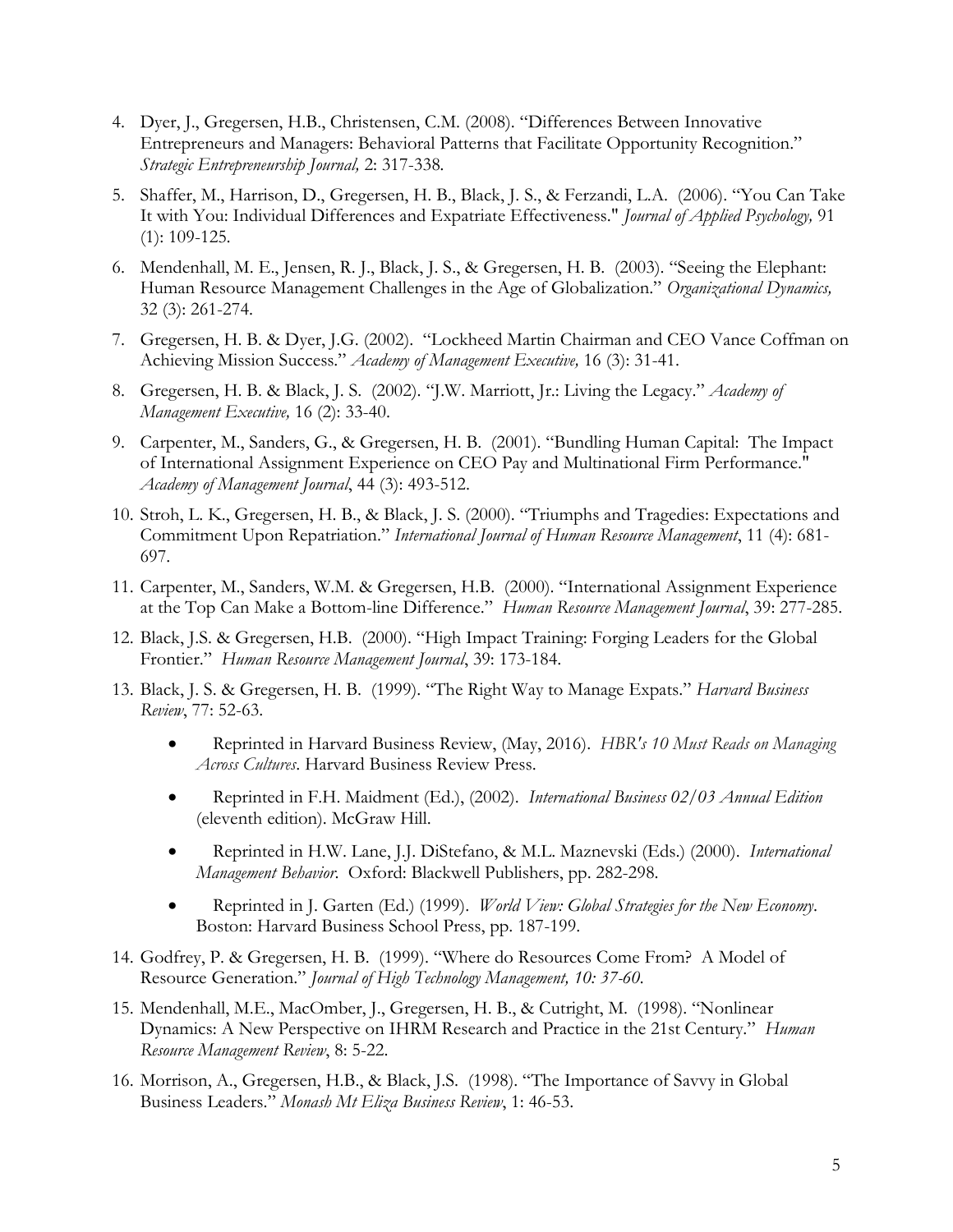- Reprinted in (1999). *Ivey Business Journal*, 64: 45-51.
- 17. Gregersen, H. B., Morrison, A., & Black, J. S. (1998). "Developing Leaders for the Global Frontier." *Sloan Management Review*, 40: 21-32.
	- Reprinted in G. Redding & B.W. Stening (Eds.) (2003). *Cross Cultural Management.*  Williston, VT: Edward Elgar Publishing.
	- Reprinted in A.K. Gupta & E. Westney (Eds.) (2003). *Smart Globalization: Designing Global Strategies, Creating Global Networks*. San Francisco: Jossey-Bass, pp. 307-334.
	- Reprinted in H.W. Lane, J.J. DiStefano, & M.L. Maznevski (Eds.) (2000). *International Management Behavior*. Oxford: Blackwell Publishers, pp. 102-118.
	- Reprinted in (1999). *Frontline*, 21:36-40.
- 18. Stroh, L.K., Gregersen, H.B., & Black, J.S. (1998). "Closing the Gap: Expectation Versus Reality for Repatriates." *Journal of World Business*, 33: 111-124.
- 19. Gregersen, H. B., Black, J. S., & Morrison, A. J. (1997). "Developing Global Leaders for Competitive Advantage." *Strategic Human Resource Development Review*, 1:77-102.
- 20. Gregersen, H. B. & Stroh, L.K. (1997). "Coming Home to the Arctic Cold: Antecedents to Finnish Expatriate and Spouse Repatriation Adjustment." *Personnel Psychology*, 50: 635-654.
- 21. Black, J. S. & Gregersen, H. B. (1997). "Participative Decision Making in Employee Involvement Groups." *Human Relations*, 50: 859-878.
- *22.* Gregersen, H. B., Hite, J. & Black, J. S. (1996). "Expatriate Performance Appraisal in U.S. Multinational Firms." *Journal of International Business Studies*, 27:711-738.
- 23. Gregersen, H. B. & Black, J. S. (1996). "Multiple Commitments Upon Repatriation: The Japanese Experience." *Journal of Management*, 22:209-229.
- 24. Gregersen, H. B. & Black, J. S. (1995). "Keeping High Performers After International Assignments: A Key to Global Executive Development." *Journal of International Management*, 1:3- 31.
- 25. Gregersen, H. B. (1995). "To Eat or Not to Eat: The Case of Uncooked Cow Tongue." *Journal of Management Education*, 19:275-280.
- 26. Gregersen, H. B. & Sailer, L. (1993). "Chaos Theory and Its Implications for Social Science Research." *Human Relations*, 46:777-802.
- 27. Gregersen, H. B. (1993). "Multiple Commitments at Work and Extrarole Behavior During Three Stages of Organizational Tenure." *Journal of Business Research*, 26:31-47.
- 28. Gregersen, H. B., Oddou, G. & Ritchie, J. B. (1993). "A Paradox of Preparation." *Journal of Management Education*, 17:50-66.
- 29. Black, J. S., Gregersen, H. B. & Mendenhall, M. (1992). "Toward a Theoretical Model of Repatriation Adjustment." *Journal of International Business Studies*, 23:737-760.
- 30. Gregersen, H. B. & Black, J. S. (1992). "Antecedents to Commitment to a Parent Company and a Foreign Operation." *Academy of Management Journal*, 35:65-90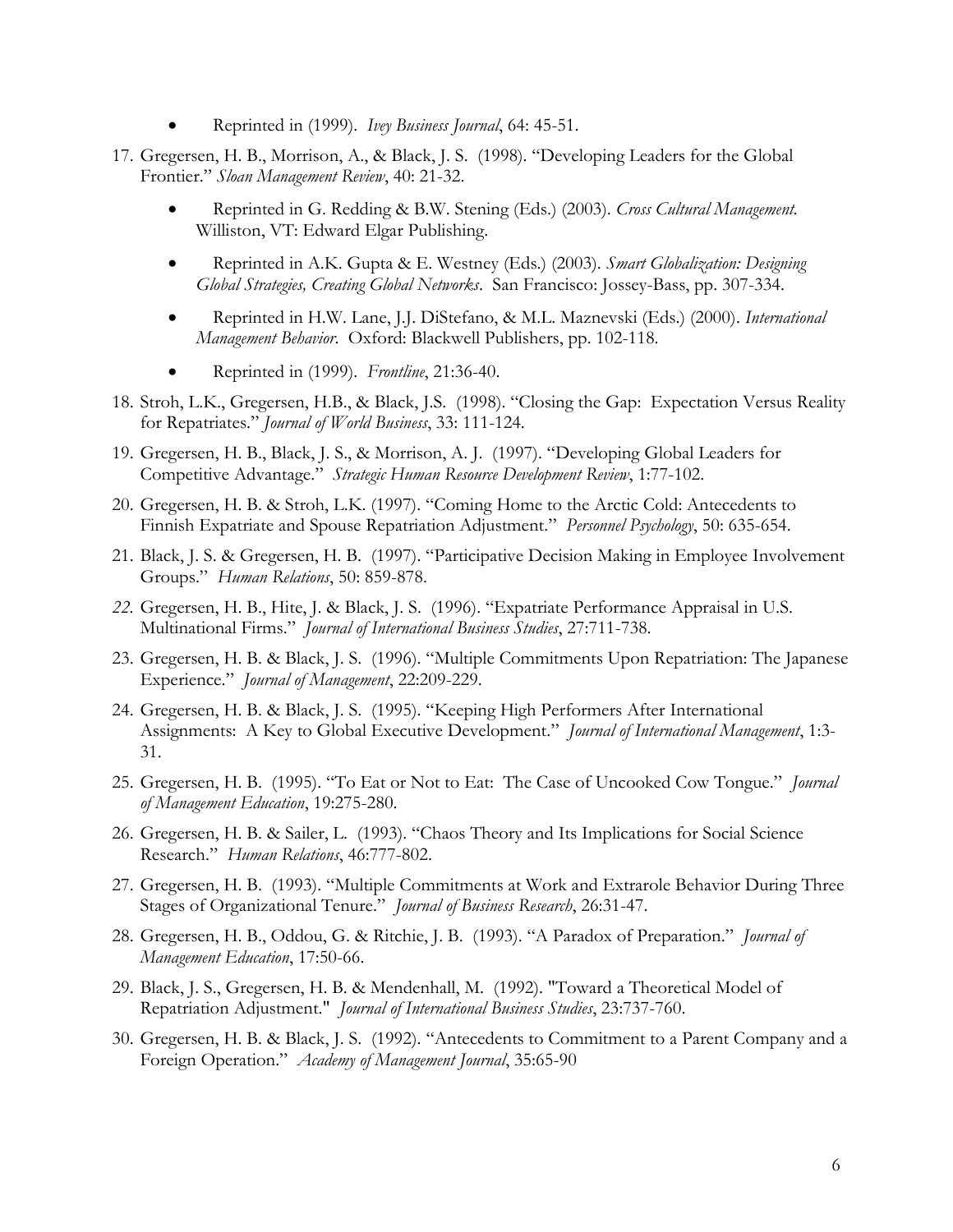- 31. Black, J. S. & Gregersen, H. B. (1992). "Serving Two Masters: The Dilemmas of Dual Commitments in Overseas Assignments." *Sloan Management Review*, 33:61-71.
- 32. Gregersen, H. B. (1992). "Commitments to a Parent Company and a Local Work Unit During Repatriation." *Personnel Psychology*, 45:29-54.
- 33. Pearce, J. & Gregersen, H. B. (1991). "Task Interdependence and Extrarole Behavior: A Test of the Mediating Effects of Felt Responsibility." *Journal of Applied Psychology*, 76:838-844.
- 34. Black, J. S. & Gregersen, H. B. (1991). "When Yankee Comes Home: Repatriation Adjustment of U.S. Managers and Spouses." *Journal of International Business Studies*, 22:671-695.
- 35. Black, J. S. & Gregersen, H. B. (1991). "The Other Half of the Picture: Antecedents of Spouse Cross-Cultural Adjustment." *Journal of International Business Studies*, 22:461-477.
- 36. Black, J. S. & Gregersen, H. B. (1991). "Antecedents to Cross-Cultural Adjustment for Expatriates in Pacific Rim Assignments." *Human Relations*, 44:497-515.
	- Top 50 most cited articles published in *Human Relations* between 1947 & 2006
- 37. Gregersen, H. B. & Black, J. S. (1990). "A Multi-faceted Approach to Expatriate Retention in International Assignments." *Group and Organizational Studies*, 15:461-485.
- 38. Black, J. S. & Gregersen, H. B. (1990). "Expectations, Satisfaction, and Intentions to Leave of American Expatriate Managers in Japan." *International Journal of Intercultural Relations*, 14:485-506.
- 39. Perry, J., Babitsky, T. & Gregersen, H. B. (1988). "Organizational Form and Mass Transit Performance." *Transit Research*, 8:125-143.

#### **Chapters in Books, Non-Refereed Articles, and Cases**

- 1. Ancona, D., Gregersen, H.B. (2017). "Problem-Led Leadership: An MIT Style of Leading." MIT Leadership Center White Paper.
- 2. Gregersen, H.B. (2017). "Asking the Right Questions." *Examining the Power of Questions*. Charles Schwab White Paper.
- 3. Dyer, J.H., Gregersen, H.B., & Furr, N. (2015). "Tesla's Secret Formula." *Forbes*, 189 (2): 90-118 (September 7 issue, cover story).
- 4. Gregersen, H.B. (2014). "In 2015, Big Data Demands Even Bigger Questions." *Wired* (November issue).
- 5. Gregersen, H.B. (2013). "Teachers Should Reward Questions, Not Just Answers." *Wired* (November issue).
- 6. Dyer, J.H. & Gregersen, H.B. (2013). "The Secret to Unleashing Genius." *Forbes*, 189 (2): 96-102 (September 2 issue).
- 7. Gregersen, H.B. (2013). "Cultivating Innovation." *CGMA (Chartered Global Management Accountant) Magazine*, Summer 2013.
- 8. Gregersen, H.B. Dyer, J.H., & Christensen, C.M. (2012). "Why ask why? Disruptive innovation often starts with a simple question" *Chief Executive*, January-February, 40-43.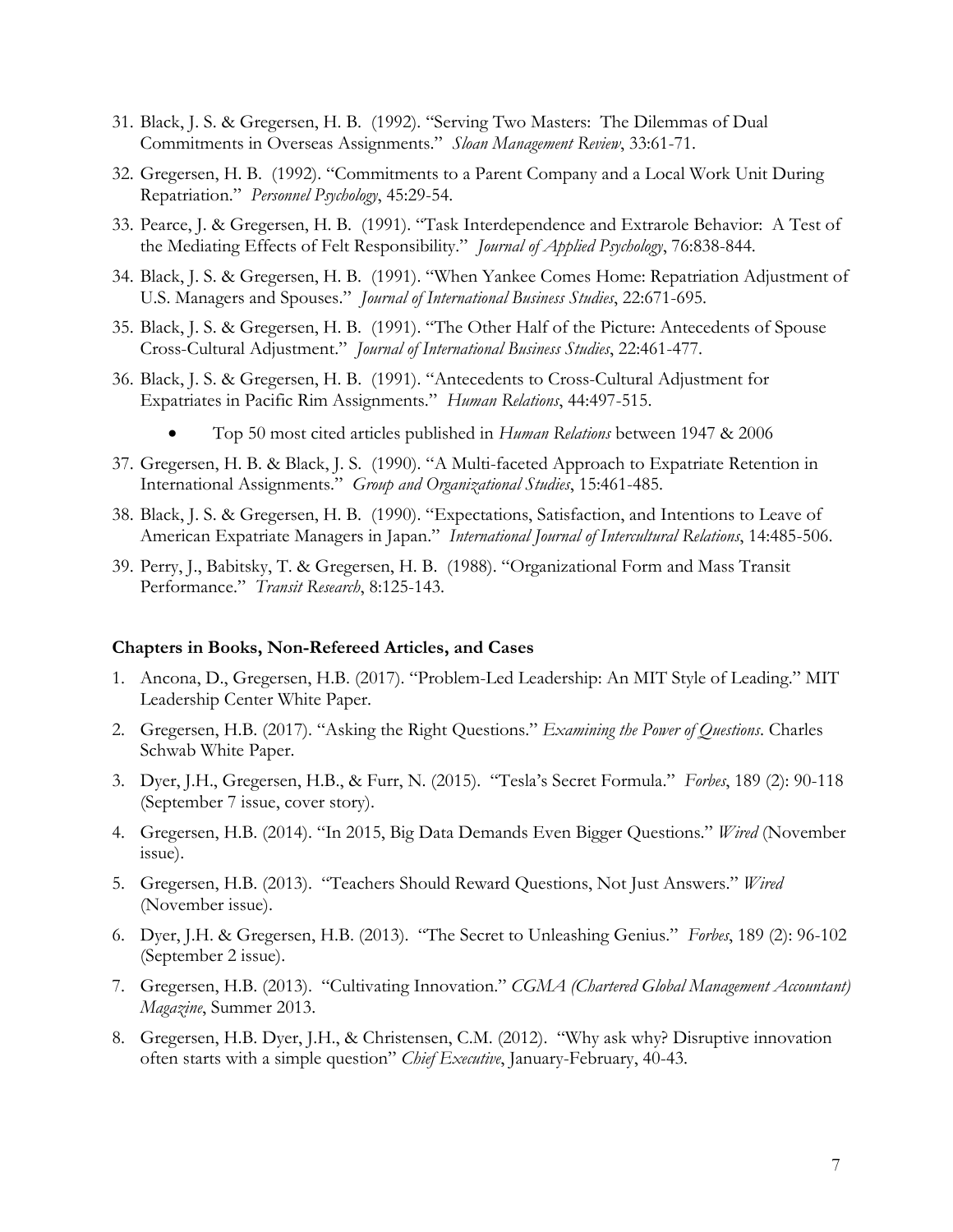- 9. Black, J.S. & Gregersen, H.B. (2012). "AZUL: Is the sky the limit?" European Case Clearing House.
- 10. Dyer, J.H., Gregersen, H.B., & Christensen, C.M. (2011). "The Most Innovative Companies Today—and Tomorrow." *Forbes*, 188 (2): 74-75 (August 8 issue).
- 11. Gregersen, H. B. (2005). "Expatriate Human Resource Issues." In Cary L. Cooper (ed.), *The Blackwell Encyclopedia of Management*, 127-128. Oxford: Blackwell.
- 12. Gregersen, H. B. (2005). "Repatriation." In Cary L. Cooper (ed.), *The Blackwell Encyclopedia of Management*, 319. Oxford: Blackwell
- 13. Oddou, G., Gregersen, H. B., Black, J. S., & Derr, B. (2000). "Internationalizing Human Resources: Strategy Differences Among European, Japanese, and U.S. Multinationals." In Mendenhall, M. & Kühlmann, T., & Stahl, G. (eds.) *Developing Global Business Leaders: Policies, Processes, and Innovations*, 99-116, Westport, CT: Quorum Books.
- 14. Godfrey, P.C., Whetten, D.A., & Gregersen, H.B. (1998). "Opening Pandora's Box: Do Good Ethics Make Good Business?" In G. Hamel, C.K. Prahalad, H. Thomas, and D. O'Neal (Eds.) Strategic Flexibility: Managing in a Turbulent Environment, 157-172, New York: John Wiley & Sons.
- 15. Black, J. S. & Gregersen, H. B. (1998). "EuroDisneyland A." In G. Oddou and M. Mendenhall (Eds.) *Cases in International Organizational Behavior*, 33-54, Malden, Massachusetts: Blackwell Publishers.
- 16. Gregersen, H. B. (1997). "Expatriate Human Resource Issues." In L. H. Peter, S. A. Youngblood, and C. R. Greer (eds.), *The Blackwell Dictionary of Human Resource Management*, 110- 111. Oxford: Blackwell.
- 17. Gregersen, H. B. (1997). "Repatriation." In L. H. Peter, S. A. Youngblood, and C. R. Greer (eds.), *The Blackwell Dictionary of Human Resource Management*, 291. Oxford: Blackwell
- 18. Gregersen, H. B. (1995). "Chaos Theory." In N. Nicholson (ed.), *The Blackwell Dictionary of Organizational Behavior*, 61-62. Oxford: Blackwell.
- 19. Gregersen, H. B., Black, J. S. & Hite, J. (1995). "Expatriate Performance Appraisal: Principles, Practices and Challenges." In J. Selmer (ed.), *Expatriate Management: New Ideas for International Business*, 173-195. Westport, CT: Quorum Books.
- 20. Black, J. S. & Gregersen, H. B. (1995). "Labor Relations at Eurodisney." In M. E. Mendenhall & G. Oddou (eds.), *Readings and Cases in International Human Resource Management*, 2nd Ed, 460-469, Cincinnati, OH: South-Western Publishing.
- 21. Black, J. S. & Gregersen, H. B. (1992). "Serving Two Masters." *Innovations in International Compensation*, 18:3-11.
	- Reprinted in Sheila M. Puffer's (ed.) (1996). *Management Across Cultures*, Cambridge, MA: Blackwell.
	- Reprinted in Gordon Redding & Bruce Stenning's (ed.) (2003). *Cross-Cultural Management.* Williston, VT: Edward Elgar Publishing.
- 22. Black, J. S., Gregersen, H. B. & Mendenhall, M. (1992). "Evaluating the Performance of Global Managers." *Journal of International Compensation and Benefits*, 1:35-40.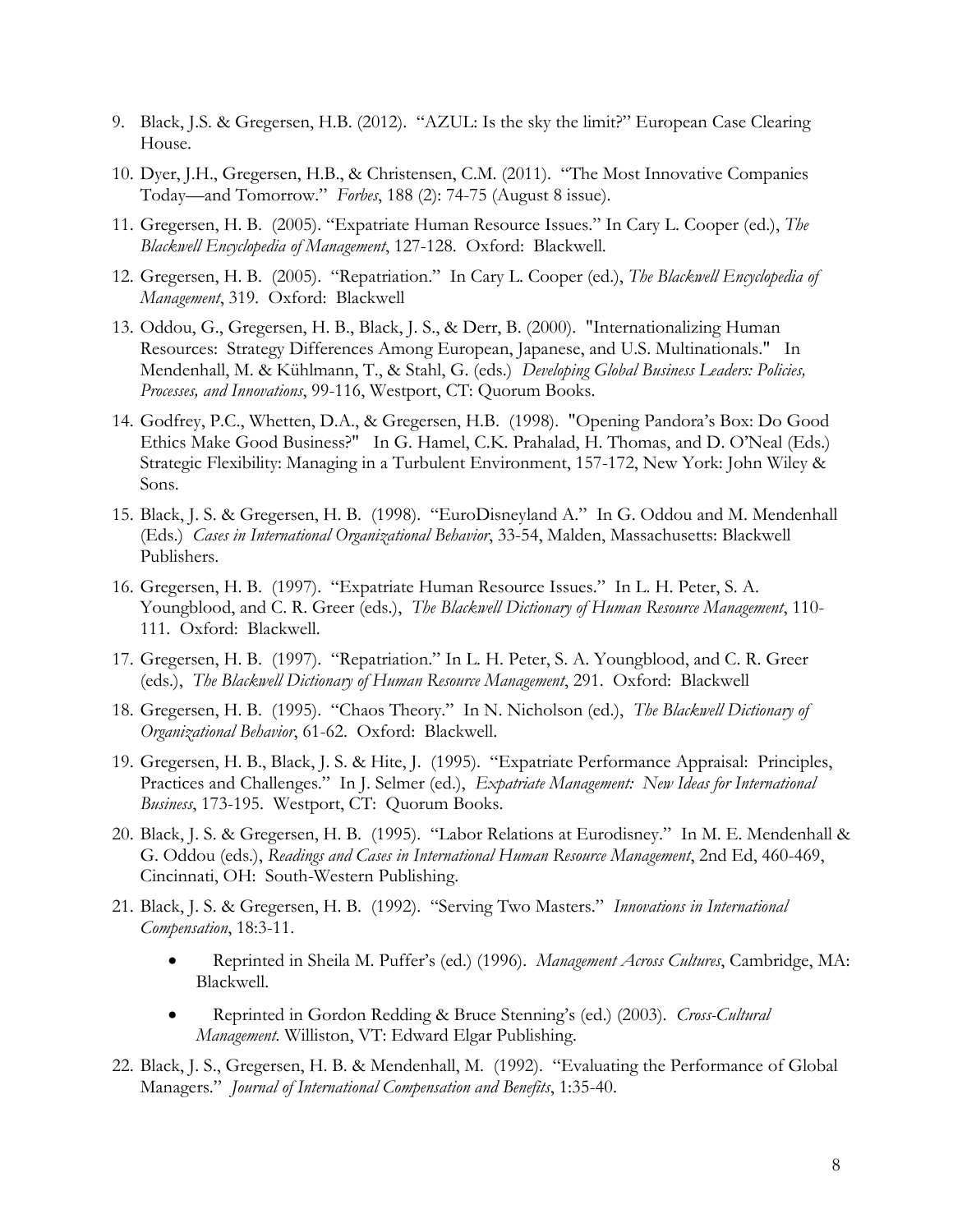- 23. Gregersen, H. B. (1991). "Global Competitiveness: The Strategic Roles of People and International Assignments." *HENRY Annual Yearbook*, 24-38 (HENRY is a Finnish employer's association). Helsinki, Finland: HENRY.
- 24. Ritchie, J. B. & Gregersen, H. B. (1988). "Today's Success--Tomorrow's Challenge: An Attitude Toward the Future." In J. B. Ritchie and P. Thompson (eds.), *Organization and People*, 4th Ed., 415-424. San Francisco: West.

#### **Online Articles**

- 25. Dyer, J. Gregersen, H.B. (2018) "ServiceNow, Workday And Salesforce Are Driving Digital [Transformation.](https://www.forbes.com/sites/innovatorsdna/2018/05/29/servicenow-workday-and-salesforce-are-driving-digital-transformation/#71355625313b)" *Forbes Online,* May.
- 26. Dyer, J. Gregersen, H.B. (2018) "[How We Rank The Most Innovative Companies 2018](https://www.forbes.com/sites/innovatorsdna/2018/05/29/how-we-rank-the-most-innovative-companies-2018/#2ac70fbc1e3c)." *Forbes Online*, May.
- 27. Ancona, D., Gregersen, H. B. (2018) "[The Power of Leaders Who Focus on Solving Problems](https://hbr.org/2018/04/the-power-of-leaders-who-focus-on-solving-problems)." *HBR.org Online*, April.
- 28. Ancona, D., Gregersen, H. B. (2018) "[What Kind of Leadership Works Best at Your Company?](https://hbr.org/2018/03/what-kind-of-leadership-works-best-at-your-company)" HBR.org Online, March.
- 29. Gregersen, H.B (2018) "And Then What? Reveal Your Leadership Blindspots with this Question [from a Top Gun](https://www.forbes.com/sites/halgregersen/2018/01/03/and-then-what-reveal-your-leadership-blindspots-with-this-question-from-a-top-gun/#4152244723f7)." *Forbes Online*, January.
- 30. Gregersen, H.B (2017) "MBAS Front a Revolution in Collaborative Leadership." *Financial Times Online*, December.
- 31. Ancona, D. and Hal Gregersen (2017) "[How to Cultivate Leadership that Is Honed to Solve](https://www.strategy-business.com/article/How-to-Cultivate-Leadership-That-Is-Honed-to-Solve-Problems?gko=6eab0)  [Problems](https://www.strategy-business.com/article/How-to-Cultivate-Leadership-That-Is-Honed-to-Solve-Problems?gko=6eab0)." *Strategy + Business Online*, (2017 and Spring 2018)
- 32. Dyer, J. Gregersen, H.B. (2017) "[How We Rank The Most Innovative Companies 2017](https://www.forbes.com/sites/innovatorsdna/2017/08/08/how-we-rank-the-most-innovative-companies-2017/#f13ee9d5c46d)." *Forbes Online*, August.
- 33. Dyer, J. Gregersen, H.B. (2017) "[How Does Amazon Stay at Day One](https://www.forbes.com/sites/innovatorsdna/2017/08/08/how-does-amazon-stay-at-day-one/#2e5442397e4d)?" *Forbes Online*, August.
- 34. Dyer, J. Gregersen, H.B. (2017) "[PolarityTE: Will This Biotech Be The Next Amazon Or Tesla?](https://www.forbes.com/sites/innovatorsdna/2017/08/08/polarityte-will-this-biotech-be-the-next-amazon-or-tesla/#51d11850363a)" *Forbes Online*, August.
- 35. Dyer, J. Gregersen, H.B. (2017) "[Top 10 Most Innovative Companies 2017](https://www.forbes.com/pictures/5988583731358e60d7758352/clone-of-top-25-most-inno/#52d02cd41f3f)." *Forbes Online*, August.
- 36. Gregersen, H.B. (2017) ["Why John Flannery's Leadership Could be a Win for GE."](http://fortune.com/2017/06/15/ge-jeff-immelt-john-flannery/?utm_content=buffer8d699&utm_medium=social&utm_source=twitter.com&utm_campaign=buffer) *Fortune Online*, June.
- 37. Gregersen, H.B. (2017) "Behind Rightmove's [Extraordinary Growth](https://www.forbes.com/sites/halgregersen/2017/05/17/behind-rightmoves-extraordinary-growth/#318a9c257d74)." *Forbes Online*, May.
- 38. Gregersen, H.B. (2017) ["How We Rank The Most Innovative Growth Companies."](https://www.forbes.com/sites/halgregersen/2017/05/17/how-we-rank-the-most-innovative-growth-companies/#6c2b32b76084) *Forbes Online*, May.
- 39. Gregersen, H.B. (2017) "[Expecting the Remarkable at Dexcom](https://www.forbes.com/sites/halgregersen/2017/05/17/expecting-the-remarkable-at-dexcom/#34bb4f796d3c)." *Forbes Online*, May.
- 40. Gregersen, H.B. (2017) ["Great Teaching And the 'Escalation Of Insights'](https://www.forbes.com/sites/halgregersen/2017/05/11/great-teaching-and-the-escalation-of-insights/#3dcc8b4f681f) " *Forbes Online*, May.
- 41. Gregersen, H.B. (2017) "We Need to [Ask How We Can Make Economic Growth More](https://hbr.org/2017/04/we-need-to-ask-how-we-can-make-economic-growth-more-inclusive)  [Inclusive.](https://hbr.org/2017/04/we-need-to-ask-how-we-can-make-economic-growth-more-inclusive)" *HBR.org Online*, April.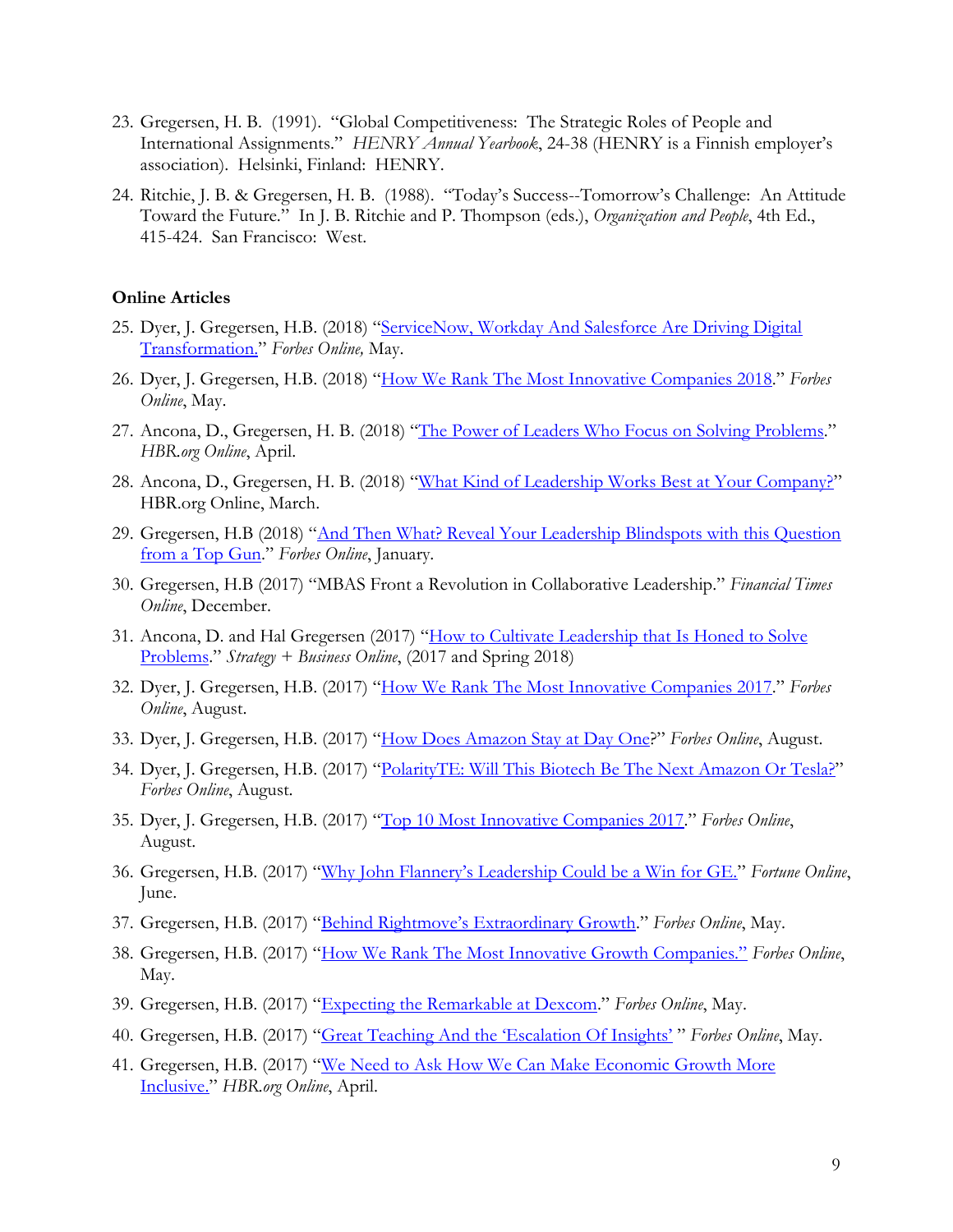- 42. Gregersen, H.B. (2017) ["Break Out of Your Managerial Bubble."](https://hbr.org/ideacast/2017/03/break-out-of-your-managerial-bubble) *HBR.org Online*, March.
- 43. Gregersen, H.B. (2016) "Leading Across Boundaries: Respect, Leadership And The Future of [Work](https://www.forbes.com/sites/halgregersen/2016/12/02/leading-across-boundaries-respect-leadership-and-the-future-of-work/#11a600185794)." Forbes Online, December.
- 44. Gregersen, H.B. (2016) "[What Great Leaders Can Learn from Great Photographers.](https://hbr.org/2016/10/what-great-leaders-can-learn-from-great-photographers)" *HBR.org Online,* October.
- 45. Dyer, J. Gregersen, H.B. (2016) ["The World's Most Innovative Companies."](https://www.forbes.com/search/?q=hal%20gregersen#71da12cb279f) *Forbes Online*, August.
- 46. Dyer, J. Gregersen, H.B. (2016) ["Tesla's Innovations Are Transforming The Auto Industry."](https://www.forbes.com/sites/innovatorsdna/2016/08/24/teslas-innovations-are-transforming-the-auto-industry/#467286a519f7) *Forbes Online*, August.
- 47. Dyer, J. Gregersen, H.B. (2016) "[How We Rank The Most Innovative Companies 2016](https://www.forbes.com/sites/innovatorsdna/2016/08/24/how-we-rank-the-most-innovative-companies-2016/#162cbf355506)" *Forbes Online*, August.
- 48. Dyer, J. Gregersen, H.B. (2016) "[How We Rank The Most Innovative Growth Companies 2016](https://www.forbes.com/sites/innovatorsdna/2016/05/18/how-we-rank-the-most-innovative-mid-cap-companies-2016/#209e8c6f2270)." *Forbes Online*, May.
- 49. Gregersen, H.B., (2016) "[At The Altar Of Innovation: How ASOS Changed Our Commitment](https://www.forbes.com/sites/halgregersen/2016/05/18/at-the-altar-of-innovation-how-asos-changed-our-commitment-to-millennial-buyers/#1a36f4ea3783)  [To Millennial Buyers.](https://www.forbes.com/sites/halgregersen/2016/05/18/at-the-altar-of-innovation-how-asos-changed-our-commitment-to-millennial-buyers/#1a36f4ea3783)" *Forbes Online*, May.
- 50. Gregersen, H.B., (2016) "[Mastering Difficult Situations through](https://www.forbes.com/sites/halgregersen/2016/05/02/mastering-difficult-situations-through-negotiation-in-life-and-at-work/#75e8c06953c1) Negotiation - In Life and At [Work.](https://www.forbes.com/sites/halgregersen/2016/05/02/mastering-difficult-situations-through-negotiation-in-life-and-at-work/#75e8c06953c1)" *Forbes Online*, May.
- 51. Gregersen, H.B., (2016) "[The Basic Quality So Many Leaders Lack](http://fortune.com/2016/01/07/quality-leaders-lack/)." *Fortune Online*, January.
- 52. Gregersen, H.B (2015) "[How to Train Yourself to Excel in Uncomfortable Situations.](https://www.fastcompany.com/3052992/how-to-train-yourself-to-excel-in-uncomfortable-situations)" *Fast Company Online*, November.
- 53. Gregersen, H.B (2015) "[What VW can learn from Gen. Stanley McChrystal about imperfect](http://fortune.com/2015/10/14/volkswagen-emissions-scandal-general-stanley-mcchrystal-leadership/)  [leaders."](http://fortune.com/2015/10/14/volkswagen-emissions-scandal-general-stanley-mcchrystal-leadership/) *Fortune Online*, October.
- 54. Gregersen, H.B (2015) "[How dolphins and Legos could spark your next business idea.](http://fortune.com/2015/09/23/larry-page-steve-jobs-walt-disney-business-ideas/)" *Fortune Online*, September.
- 55. Gregersen, H.B (2015) ["The one skill that made Amazon's CEO wildly successful](http://fortune.com/2015/09/17/amazon-founder-ceo-jeff-bezos-skills/)." *Fortune Online*, September.
- 56. Gregersen, H.B (2015) ["Here's why networking isn't just about landing your dream job](http://fortune.com/2015/08/25/career-networking-salesforce-amazon/)." *Fortune Online*, August.
- 57. Dyer J., Gregersen, H.B (2015) "[How We Rank The World's Most Innovative Companies 2015."](https://www.forbes.com/sites/innovatorsdna/2015/08/19/how-we-rank-the-worlds-most-innovative-companies-2015/#613a563b5f8c) *Forbes Online*, August.
- 58. Dyer, J. Gregersen, H.B., Furr, N. (2015) "[Decoding Tesla's Secret Formula."](https://www.forbes.com/sites/innovatorsdna/2015/08/19/teslas-secret-formula/#7f2fc32e653c) *Forbes Online*, August.
- 59. Gregersen, H.B (2015) "[The surprising way to come up with your next business idea.](http://fortune.com/2015/08/07/intuit-twinings-ge-innovation/)" *Fortune Online*, August.
- 60. Gregersen, H.B. (2015) "[How Asking Tough Questions Could Save your Career](http://fortune.com/2015/06/24/how-asking-tough-questions-could-save-your-career/)." Fortune Online, June.
- 61. Gregersen, H.B (2015) "[Make It OK for Employees to Challenge Your Ideas.](https://hbr.org/2015/05/make-it-ok-for-employees-to-challenge-your-ideas)" *HBR.org Online*, May.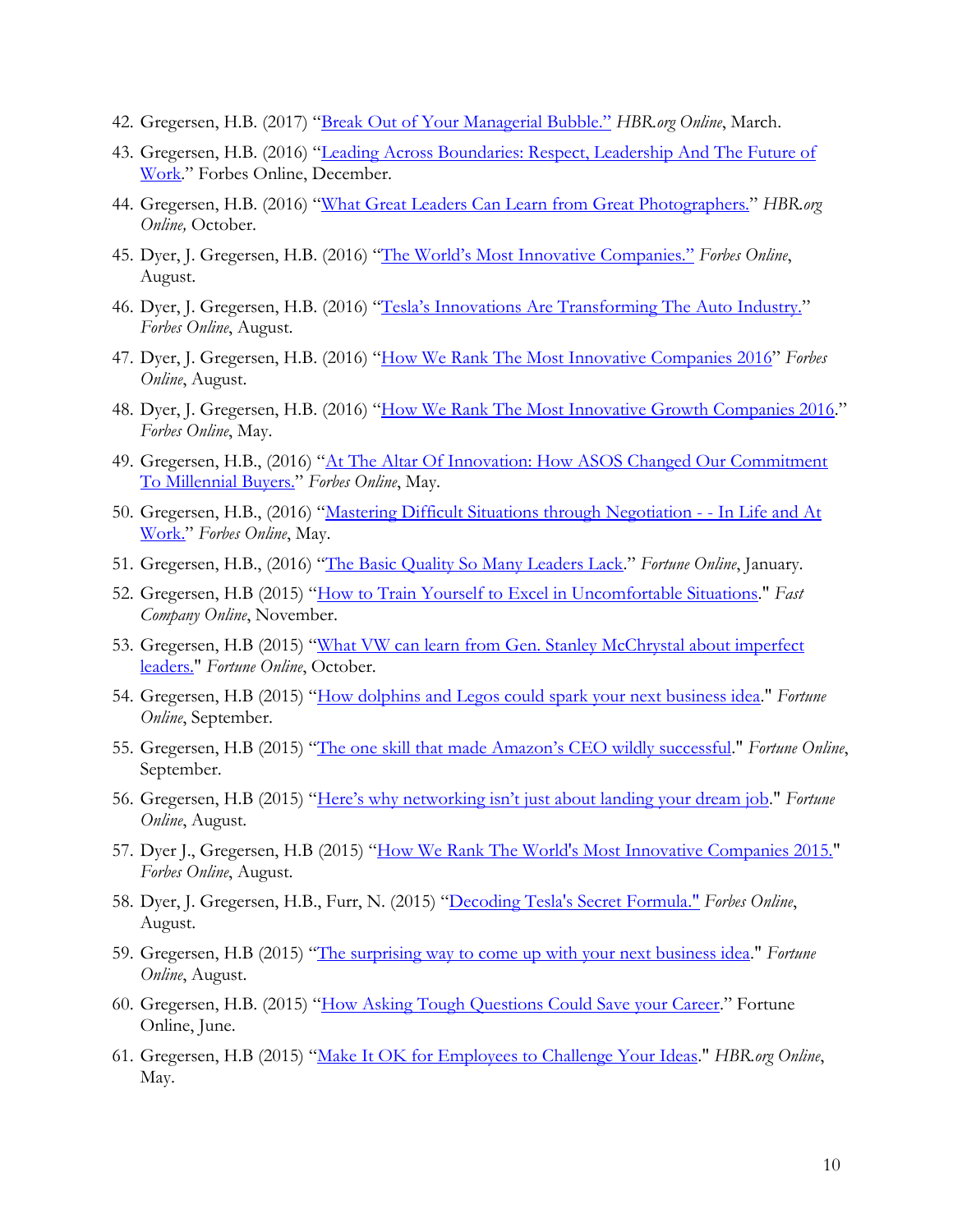- 62. Gregersen, H.B (2015) "[How Richard Branson Turned His Passion into a Tangible Business.](http://fortune.com/2015/05/12/how-richard-branson-turned-his-passion-into-a-tangible-business/)" *Fortune Online*, May.
- 63. Gregersen, H.B (2015) "[Business Brains Get Thinking.](http://halgregersen.com/wp-content/uploads/2014/11/Wired-World-in-2015.pdf)" *Wired UK Online*, January.
- 64. Gregersen, H.B. (2014) "[How to ask smart questions and innovate like Jeff Bezos](http://www.businessweek.com/articles/2014-07-08/how-to-ask-smart-questions-and-innovate-like-jeff-bezos)." Business Week Online, July.

# **MIT EXECUTIVE EDUCATION PROGRAMS (Selected)**

- **The Innovator's DNA: Mastering the Skills for Disruptive Innovation.** Program Director and Instructor, 2014-present. This program incorporates several high-impact elements, such as a proprietary 360 Innovator's DNA assessment & feedback combined with a highly experiential leadership development components. Responsibilities include program development, design, and teaching.
- **Leadership and the Lens: Reframing the Question to Unlock Insight and Impact.** Program Director and Instructor, 2014-present. This unique program takes a unique approach to leadership development, building on concepts from the forthcoming book: "Questions are the Answer" this program teaches leaders how to ask better questions through highly experiential photography work. Responsibilities include program development, design, and teaching (in collaboration with Sam Abell, a 30+ National Geographic veteran).

# **INSEAD EXECUTIVE EDUCATION PROGRAMS (Selected)**

- **Christie's International.** Program Director and Instructor, 2007-2011. This innovative multimodule custom designed program is focused on high performing art specialists and administrative professionals preparing to take on more significant roles in a global art auction company. The program incorporates several unique elements, including: 360 global leadership and innovation skill (The Innovator's DNA) feedback in the program's first and final module, highly experiential leadership development components (including Dialogue in the Dark and Olivier Mythodrama), in-country learning excursion (China in 2007 and 2011). The program works to strengthen participants' leadership skills in the areas of discovery (of new ideas), development (of direct reports' capabilities), and delivery (of high impact results). Responsibilities included on-going client relations, program development and design, faculty selection, and teaching.
- **ADIA (Abu Dhabi Investment Authority).** Program Director and Instructor, 2009-2012. Program Director and Instructor, 2007-present. This program is custom designed for potential and practicing managers in ADIA (responsible for investing funds on behalf of the Government of the Emirate of Abu Dhabi for the future welfare of the Emirate). The two-module program specifically focuses on strengthening the leadership capabilities required to work effectively in direct one-on-one relationships as well as when working within teams. The program includes topics such as building a vision & setting direction with direct reports, motivating others, managing performance, delivering effective feedback, collaborating effectively, and building innovative teams. Responsibilities included on-going client relations, program development and design, faculty selection, and teaching.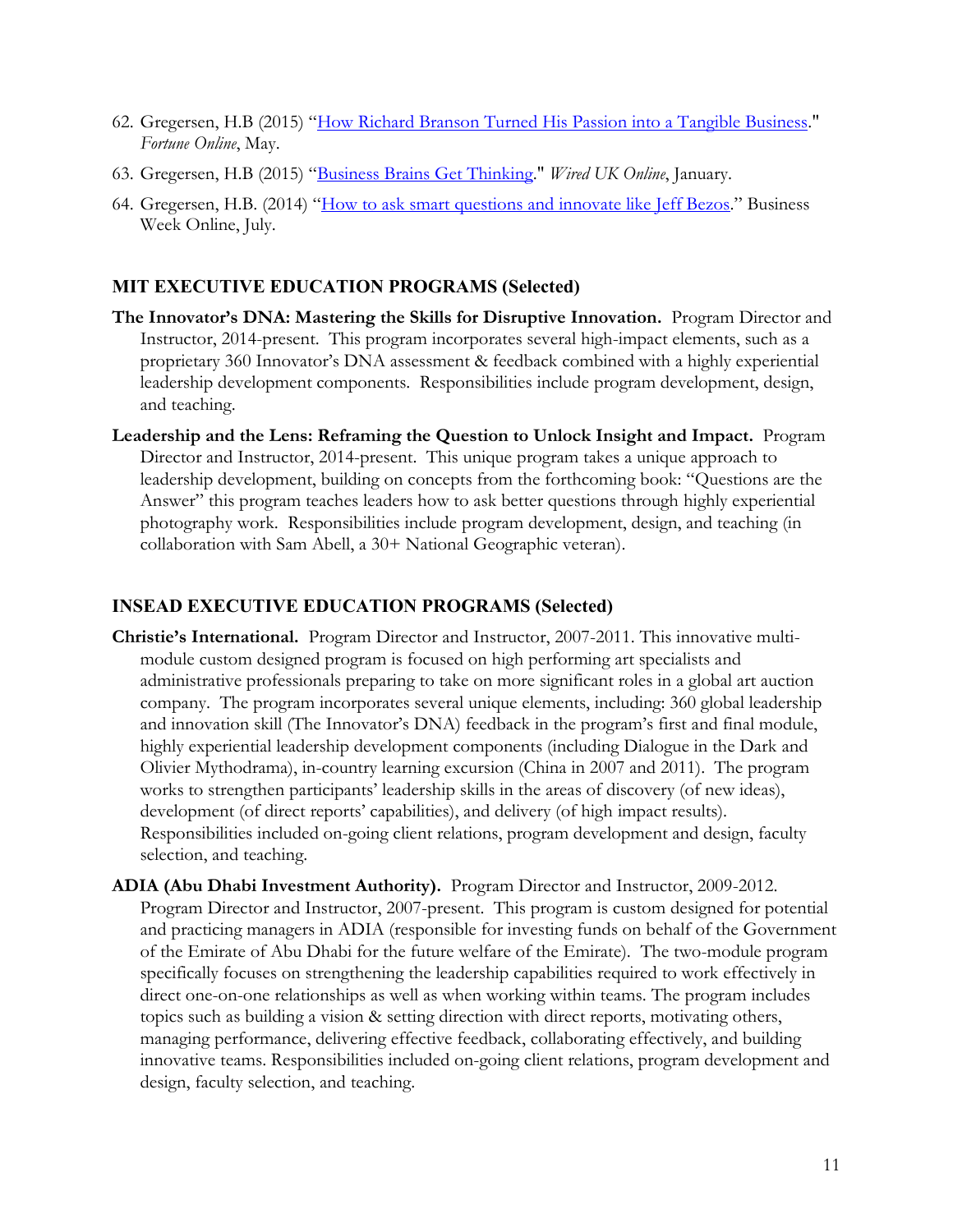- **Learning to Lead.** Program Director and Instructor, 2007-2012. This open enrollment program is designed specifically for professionals making the transition from independent contributor to first-time manager. The program focuses on leadership fundamentals such as generating innovative initiatives, building a vision & setting direction with direct reports, motivating others, managing performance, delivering effective feedback. Responsibilities include program development and design, faculty coordination, and teaching.
- **Eli Lilly.** Program Director and Instructor, 2008. This was a custom designed program for the senior leadership team for Eli Lilly Europe (a geographic division of Eli Lilly—a leading global pharmaceutical company). The program was built around The Innovator's DNA skills of associational (or creative) thinking, questioning, observing, networking for ideas, and experimenting. Participants completed individual Innovator's DNA assessments and engaged in a workshop experience to increase their collective innovation capabilities and extend them throughout the Eli Lilly Europe business unit. Responsibilities included on-going client relations, program development and design, and teaching.

## **INVITED KEYNOTE SPEECHES (Selected)**

## **2015**

"The Power of Catalytic Questioning" Chanel, Paris, France.

- "The Power of Asking the Right Questions" The Chautauqua Institute, Chautauqua, NY
- "Transformational Learning Experiences: Asking Better Questions Through Photography" workshop to 35 scholars at the Academy of Management, Vancouver

"Catalytic Questioning" Chanel Japan Senior Leadership Program. Hong Kong, China.

"Catalytic Questioning" Nationwide Senior Leadership Forum, Columbus, OH.

"Catalytic Questioning" Fidelity Senior Leadership Forum, Boston, MA.

"Catalytic Questioning" Fidelity's WMSE Extended Leadership Team Meeting, Boston, MA.

"Asking Catalytic Questions" PWC Annual Partner's Leadership Conference, Toronto, CA.

"The Innovator's DNA" 6th Annual Enterprise Innovation Forum, Manila, Phillippines.

"The Power of Catalytic Questioning" Chanel, Paris, France

"Asking Catalytic Questions" Merck's grand opening of their Modular Innovation Center in Darmstadt, Germany

"Asking Catalytic Questions" Bidvest, Tel Aviv, Israel

"The Innovator's DNA" National Association of Independent Schools

"The Innovator's DNA" SXSW, Austin, TX

"The Power of Asking Catalytic Questions" Fidelity's Institutional President's Circle, Naples, FL.

"The Innovator's DNA" Georgia Innovation Summit, Atlanta, GA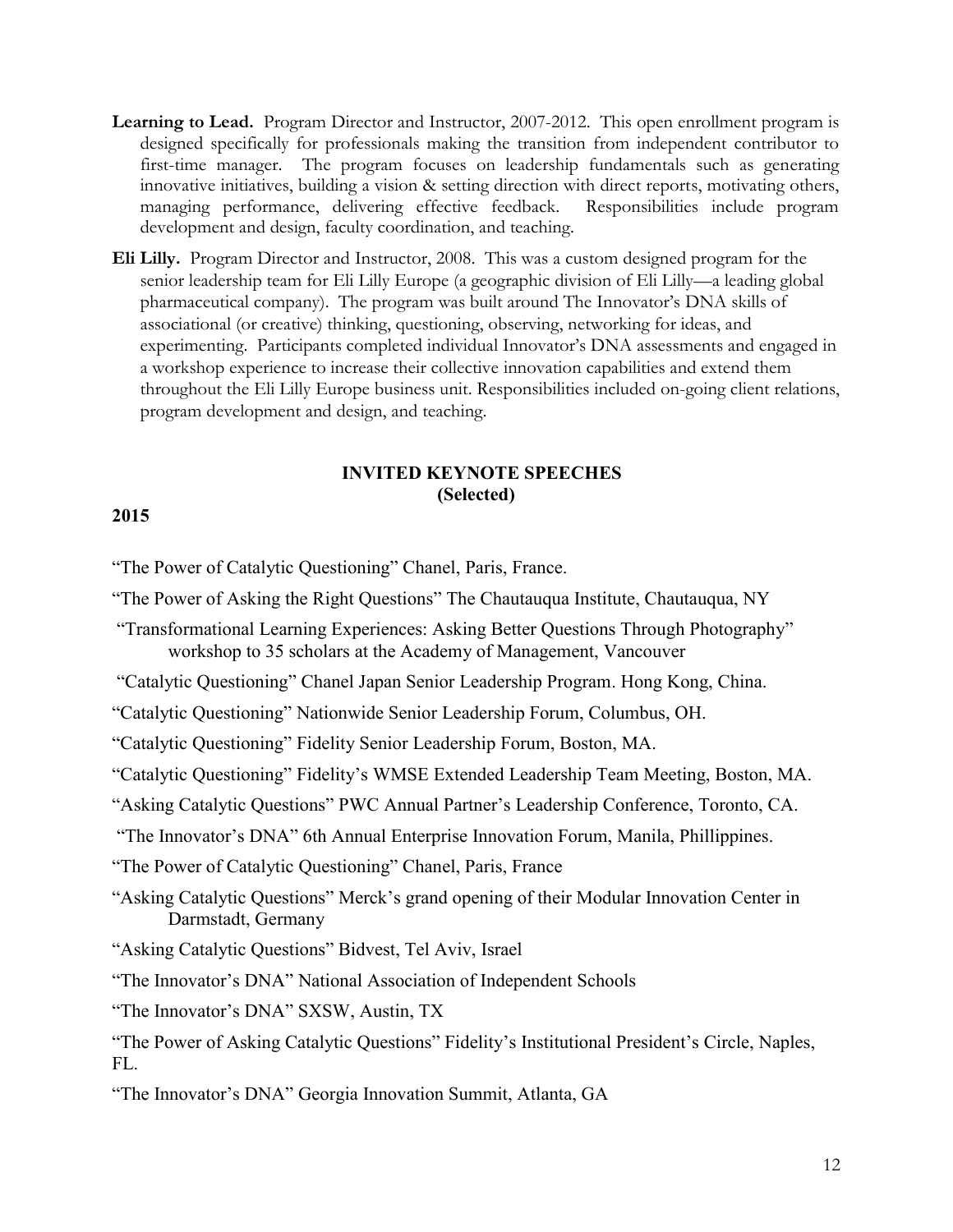"Asking Catalytic Questions" Start Up City: Miami (sponsored by *The Atlantic Monthly*)

"The Power of Asking Catalytic Questions" Wells Fargo 21<sup>st</sup> Annual Leadership Development Conference: Developing the Leader of the Future. Keynote speech to CEOs of top 40 corporate law firms in the United States.

"Inspiring Curiosity" Royal Bank of Canada Senior Leadership Program, Toronto, Canada

"Catalytic Questioning" Chanel Senior Leadership Conferences, New York City, Hong Kong, Paris, London, and Tokyo

"Catalytic Questioning" Fidelity Senior Leader Conference, Boston, MA.

- "Catalytic Questioning" Charles Schwab Discover Conference
- "Asking Catalytic Questions" Rabobank's North America Client Conference, New York City, NY.

# **2014**

"The Power of Asking the Right Questions" SAP North America, Boston, MA USA

"Leading Innovation" Merial Global R&D, Atlanta, GA USA

"The Innovator's DNA" Infosys Confluence Conference, Berlin, Germany

"Leading Innovation" Charles River Associates, Miami, FL USA.

"The Innovator's DNA" Penguin Random House, London, UK

"The Innovator's DNA" VIII Americas Competitiveness Forum 2014, Port-of-Spain, Trinidad

"Leading Innovation" Century Link, Monroe, LA USA

"Leading Innovation" Fidelity Investments, Boston, MA USA

"Asking the Right Questions" Mass General Hospital Innovation Conference, Boston, MA USA

- "Asking the Right Questions" Rabobank, Utrecht, Netherlands
- "The Innovator's DNA: Building and Sustaining an Innovative Culture" Bertelsmann/RTL Group Senior Executive Summit, Amsterdam, Netherlands

"The Innovator's DNA: Sustaining an Innovative Enterprise" EMC Client Conference, Las Vegas, United States

"The Innovator's DNA: Building a Creative Culture" Telecom Italia Senior Executive Summit, Rome, Italy

"The Innovator's DNA" USI Innovation Conference, Paris, France

"The Innovator's DNA" Bloomberg/Business Week CFO Summit, New York City, United States

"STEM + Art = STEAM" World Economic Forum Davos Meeting, Switzerland (Panel Moderator)

"Driving Forces of the New Economy" World Economic Forum New Champions Meeting, China (Panel Moderator)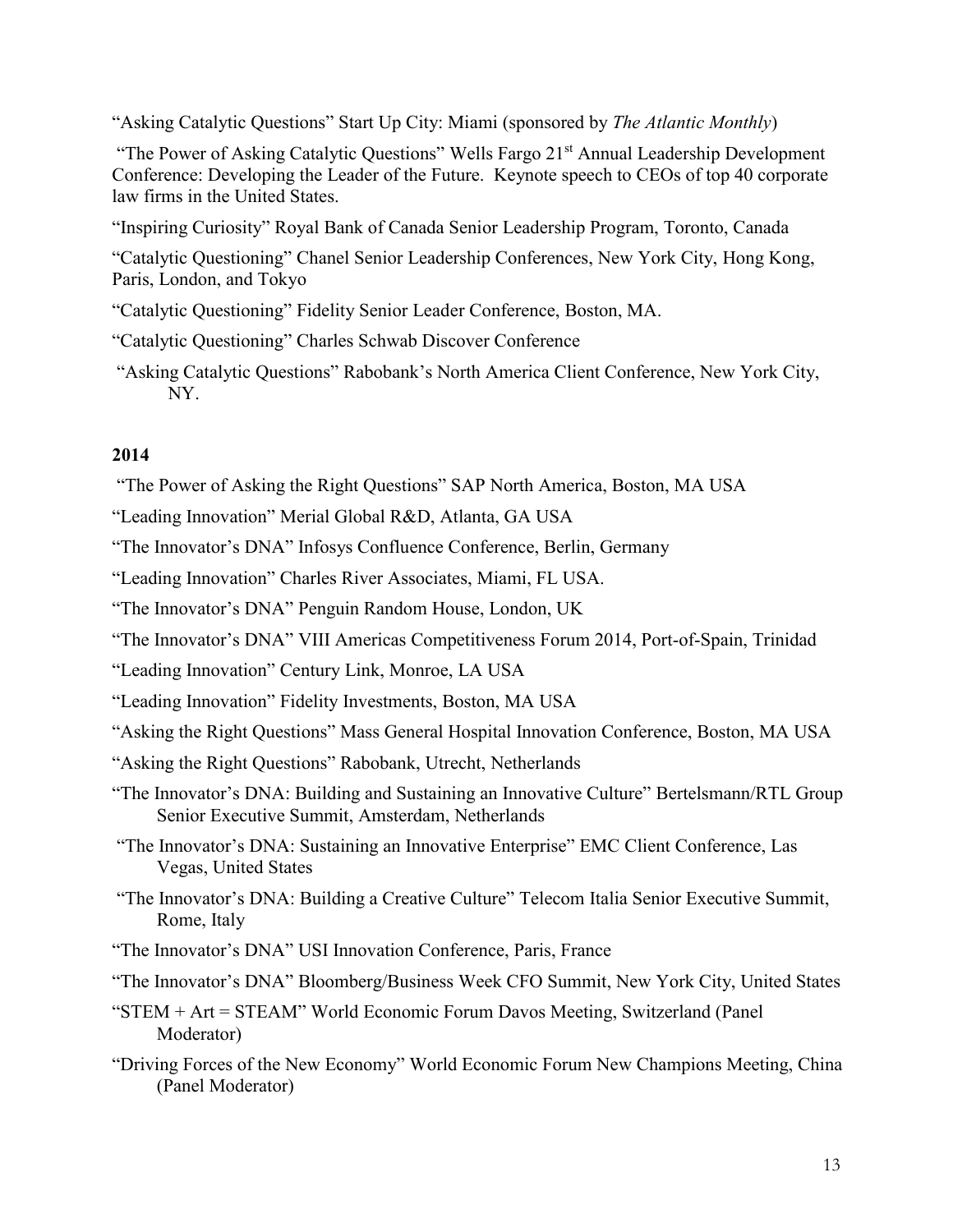- "The Entrepreneur of Tomorrow" World Economic Forum New Champions Meeting, China (Panel Moderator and Workshop Leader)
- "The Innovator's DNA" AIMIA Senior Leadership Conference, London, United Kingdom
- "The Innovator's DNA" SAP Executive Summit, Potsdam, Germany
- "The Innovator's DNA" Business Day Innovation Conference, Lagos, Nigeria
- "The Innovator's DNA" Ferrovial, Madrid, Spain
- "The Innovator's DNA" Coca Cola, Tokyo, Japan
- "What are you dead wrong about today?" TEDxBYU, Provo, United States

# **2013**

- "The Innovator's DNA" Carnegie Mellon University Innovation Conference, Belfast, Ireland
- "The Innovator's DNA" SoDA (Global Society for Digital Marketing Innovators) Webinar,
- "The Innovator's DNA" Hitachi Senior Management Conference, Scottsdale, United States
- "The Innovator's DNA" INTEL Senior Management Seminar, Webinar, EMEA
- "The Innovator's DNA" Genetech Senior Management, San Francisco, United States
- "The Innovator's DNA" WalMart International Senior Management Conference, Ft. Lauderdale, United States
- "The Innovator's DNA" Applied Physics Laboratory Senior Management and Staff, Baltimore, United States
- "The Innovator's DNA" McAfee Senior Executive Leadership Conference, Monterey, United **States**
- "The Innovator's DNA" Danone Sales and Marketing Conference, Spain
- "The Innovator's DNA" Hitachi Innovation Conference, San Jose, United States
- "The Innovator's DNA" Hitachi Innovation Conference, Rochester, United States
- "The Innovator's DNA" Comcast/NBC Universal Senior Executive Workshop, Webinar, Philadelphia, United States
- "The Innovator's DNA" Ivoclar-Vivadent Senior Leadership Conference, Geneva, Switzerland
- "The Innovator's DNA" Innovation in Mind Conference, Sweden
- "The Innovator's DNA" Blouin Creative Leadership Summit, New York City, United States
- "The Innovator's DNA" European Parliament Directors Program, Brussels, Belgium
- "The Innovator's DNA" Johnson & Johnson CEO Forum, New York City, United States
- "The Innovator's DNA" The Reality Alliance Conference, Boston, United States
- "The Innovator's DNA" ABS Capital Conference, Chicago, United States
- "The Innovator's DNA" IBM Cloud Innovation Conference, Phoenix, United States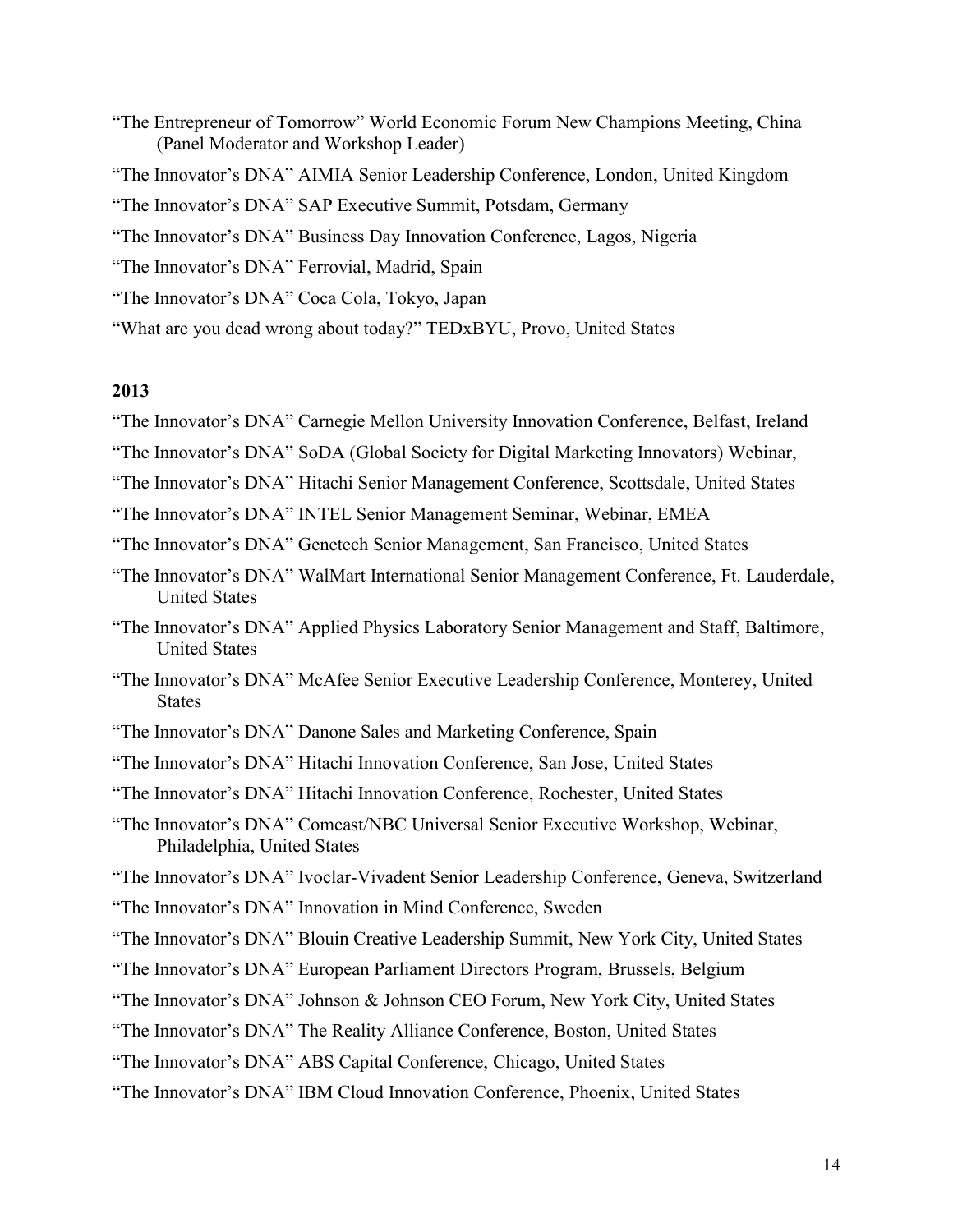"The Innovator's DNA" SAP CEO Summit, New York City, United States

"The Innovator's DNA" Palladium Group Global Summit, Boston, United States

- "The Innovator's DNA" Independent Schools Association of the Southwest, Phoenix, United States
- "The Innovator's DNA" Independent Schools Association of the Central States, St. Louis, United **States**

"The Innovator's DNA" Financial Times Innovate Conference, London, United Kingdom

# **2012**

"The Innovator's DNA" Infopresse OFF Conference, Montreal, Canada

"The Innovator's DNA" New Brunswick Innovation Foundation, Fredericton, Canada

"The Innovator's DNA" Cisneros Group, Miami, United States

"The Innovator's DNA" Sogeti Client Leadership Conference, Paris, France

"The Innovator's DNA" MasterCard Global Senior Leadership Conference, Brussels, Belgium

"The Innovator's DNA" Accenture Senior Leadership Conference, Chicago, United States

"The Innovator's DNA" Nedbank Senior Leadership Conference, Johannesburg, South Africa

"The Innovator's DNA" Accenture Senior Leadership Conference, Beijing, China

"The Innovator's DNA" Essilor Senior Leadership Conference, Nice, Italy

- "The Innovator's DNA" University of New Brunswick EMBA/MBA Conference, New Brunswick, Canada
- "The Innovator's DNA" CEGEDIM Client Conference, Philadelphia, United States
- "The Innovator's DNA Workshop" Mobily, Istanbul, Turkey
- "The Innovator's DNA" Harvard Business Review, Warsaw, Poland

"The Innovator's DNA" and " Leading Strategic Change" Innovation Roundtable, Copenhagen, Denmark

# **2011**

"Leading Change" Change Management Conference, Copenhagen, Denmark

"The Innovator's DNA in Africa" KPMG East African Innovation Summit, Kenya

"The Innovator's DNA" ACMP Change Management Conference, Denmark

"The Social Innovator's DNA" TESE Social Innovation Co-Lab Conference, Portugal, Spain

# **2010**

"The Innovator's DNA" COTEC Innovation Conference, Portugal Spain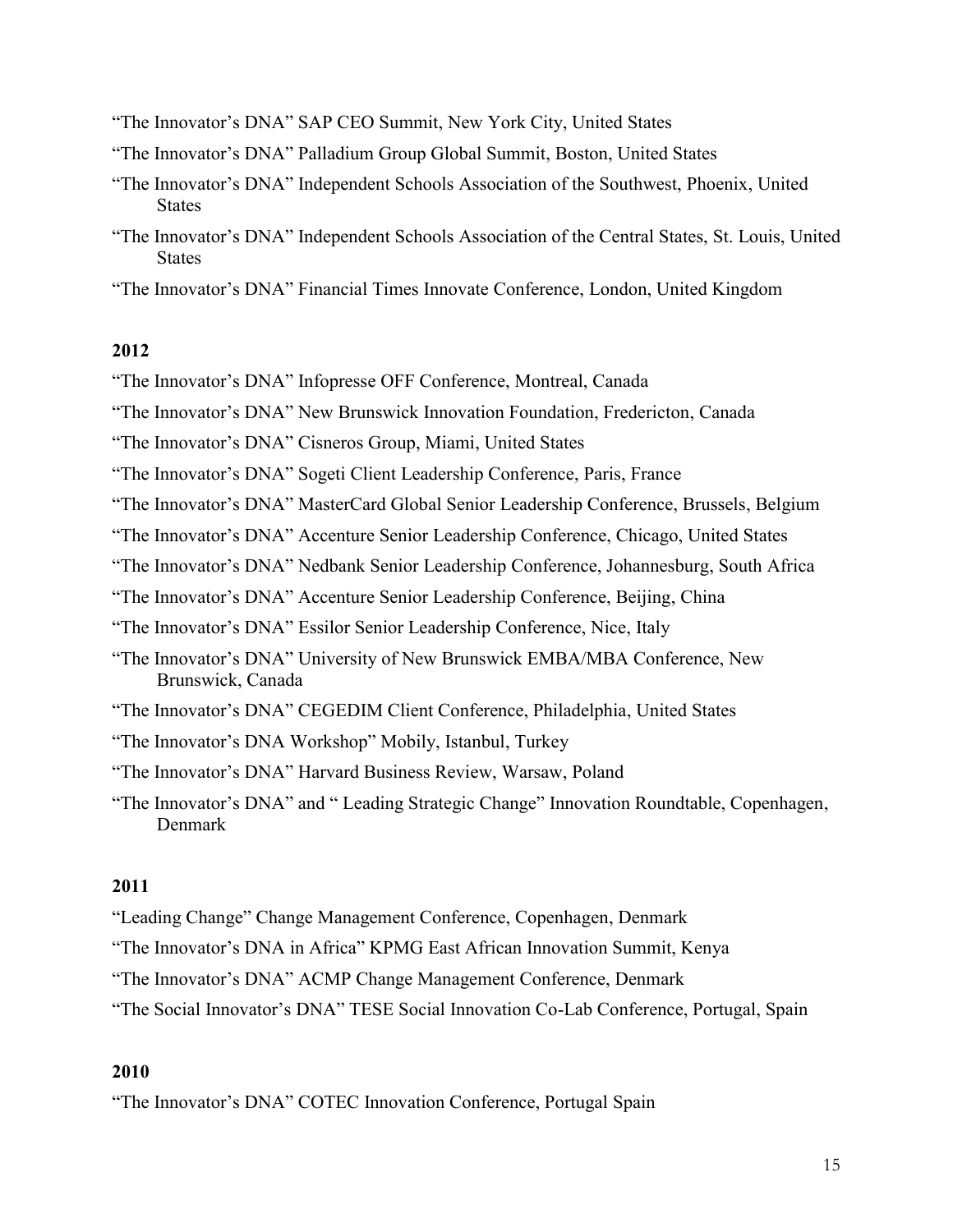"It Starts with One: Changing Individuals Changes Organizations" Twinings Global Leadership Forum, London, United Kingdom

"The Innovator's DNA" INSEAD Leadership Summit, Abu Dhabi, UAE

"The Innovator's DNA" Abu Dhabi Innovation Conference, Abu Dhabi, UAE

"Building the Innovator's DNA" NuSkin Leadership Pipeline Forum, Provo, USA

# **2009**

"The Innovator's DNA" and "Leading Change Starts With One and Ends with All" 5th People Management Executive Seminar, Greece

# **2008**

"Leading Strategic Change" Sanofi-Aventis European GM Conference, France

"Building the Innovator's DNA" Eli Lilly European Marketing Conference, Spain

# **2007**

"Innovation and International Assignments" PricewaterhouseCoopers Client Conference USA

# **2003**

"International Human Resources." Yahoo! Worldwide Human Resource Executive Conference, USA.

# **2000**

"Global Leaders for the Next Millenium." FOCUS Conference, UK.

# **1999**

"Building Global Leaders." Employee Relocation Council Annual Conference, USA.

"The Tidal Wave of Globalization." LG Human Resource Management Conference, Korea.

# **1996**

"Recruiting Global Leaders." Price-Waterhouse Recruiting Conference, USA.

"Developing Global Leaders." KPMG Forum, Managing the Global Workforce Conference, USA.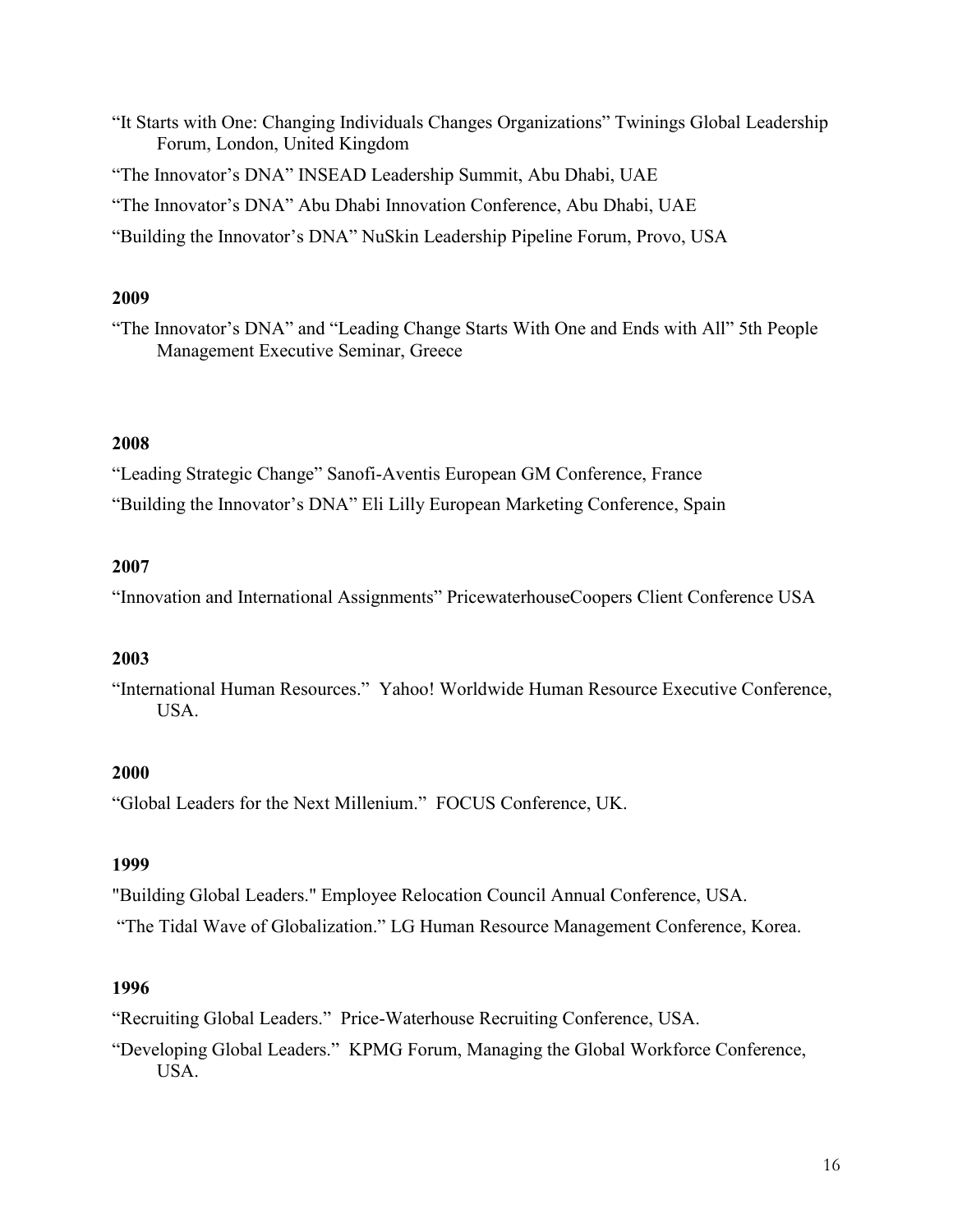"Global Leaders: Developing the Next Generation." International Personnel Administrators Conference, USA.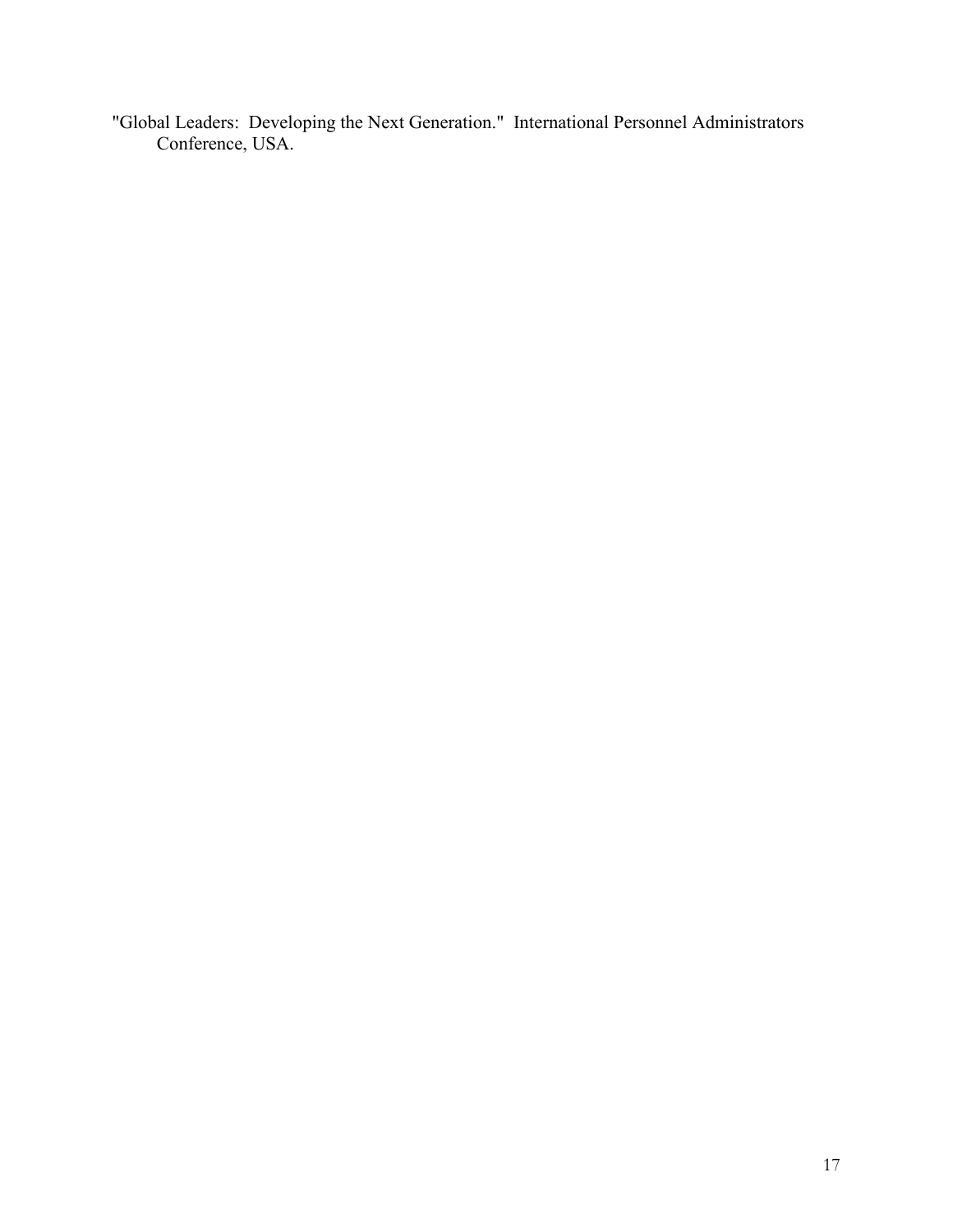# **QUOTES APPEARING IN PRINT, ELECTRONIC, & TELEVISION MEDIA (Selected)**

Research regarding innovation, entrepreneurship, and change has resulted in press coverage in a variety of print and electronic media as well as television interviews:

| Across the Board          | Inc.                                  |
|---------------------------|---------------------------------------|
| <b>Business Week</b>      | <b>International Business</b>         |
| Chief Learning Officer    | <b>International Business Week</b>    |
| Chief Executive Magazine  | Industry Week                         |
| CBC                       | <b>International Business Times</b>   |
| <b>CNN</b>                | Investor's Daily                      |
| CNNfn                     | Ledelseidag (Denmark)                 |
| Daily Yomiuri (Tokyo)     | Los Angeles Times (US)                |
| Dubai Eye Radio           | The New York Times                    |
| Economist                 | North American International Business |
| Expresso (Rio de Janeiro) | Psychology Today                      |
| FAST Company              | The National (UAE)                    |
| <b>Financial Times</b>    | U.S. News and World Report            |
| Forbes                    | Wall Street Journal                   |
| Fortune                   | Washington Post                       |
| Globe and Mail            | Wired                                 |
| Human Resource Executive  |                                       |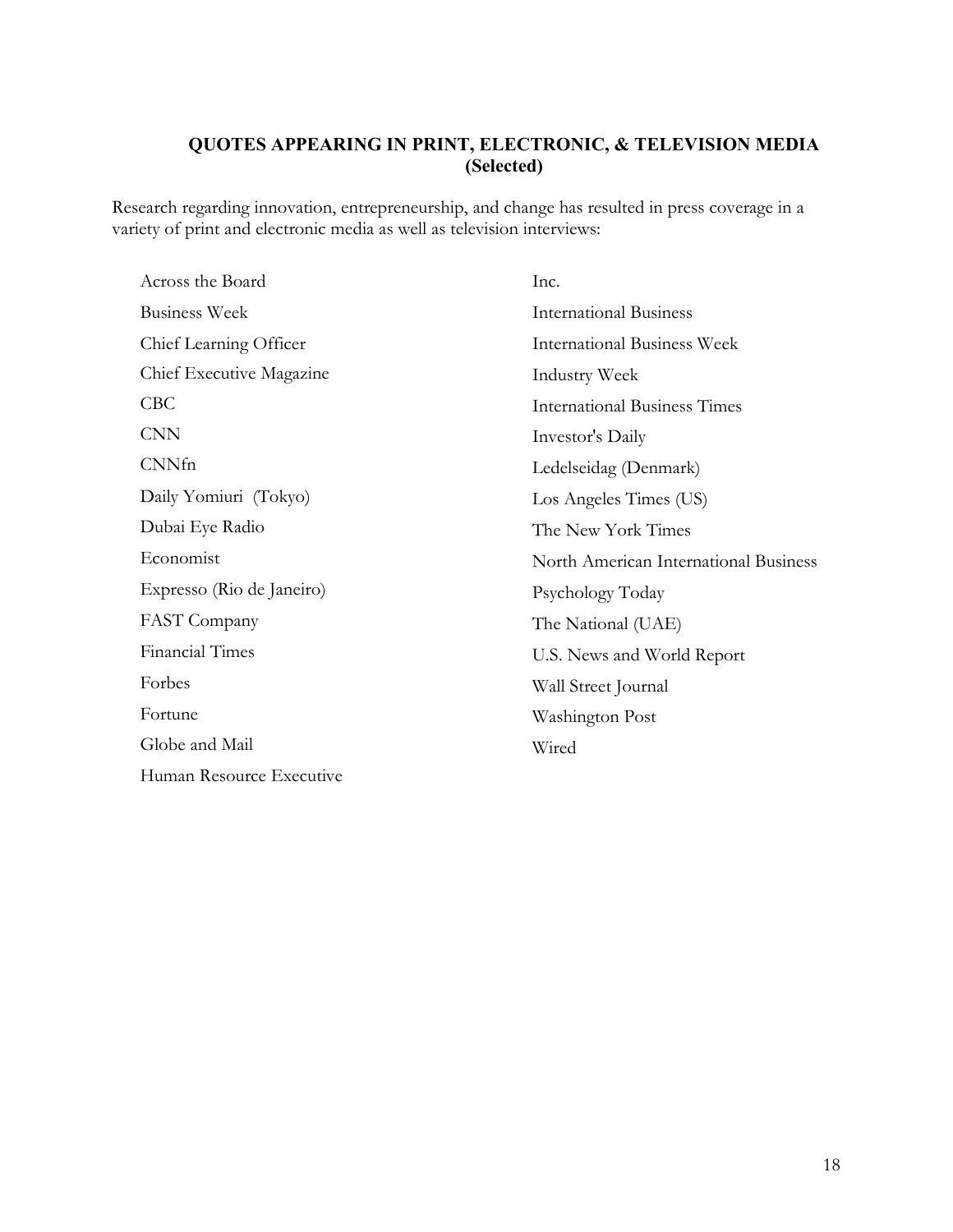### **PROFESSIONAL ACTIVITIES**

#### **Editorial Board Member**

*Advances in Global Leadership*, 2016-present *Journal of Global Mobility*, 2012-present *Human Resource Management*, 1998-present *Journal of World Business*, 2006-2008 *Journal of Management*, 1993-1997 *Journal of International Management*, 1993-1996

#### **Editor**

*Human Resource Management*, Special Issue on Global Leadership, 2000.

#### **Manuscript Reviewer – Books**

*Harvard Business Review Press*, Ad Hoc Reviewer, 2008-present

### **Manuscript Reviewer - Journals**

*Personnel Psychology*, Regular Ad Hoc Reviewer, 1991-present *Sloan Management Review*, Ad Hoc Reviewer, 2000-present *Academy of Management Journal*, Ad Hoc Reviewer, 1991-present *Academy of Management Review*, Ad Hoc Reviewer, 1994-present *Journal of International Business Studies*, Ad Hoc Reviewer, 1993-present *Journal of Management Inquiry*, Ad Hoc Reviewer, 1994-present *Organization Science*, Ad Hoc Reviewer, 1993-present

### **Professional Association Affiliations**

Academy of International Business Academy of Management Strategic Management Society

### **Professional Association Service**

Member. Advisory Council. Center for Research into the Management of Expatriates. Cranfield University, Bedford, England. 1999-2004.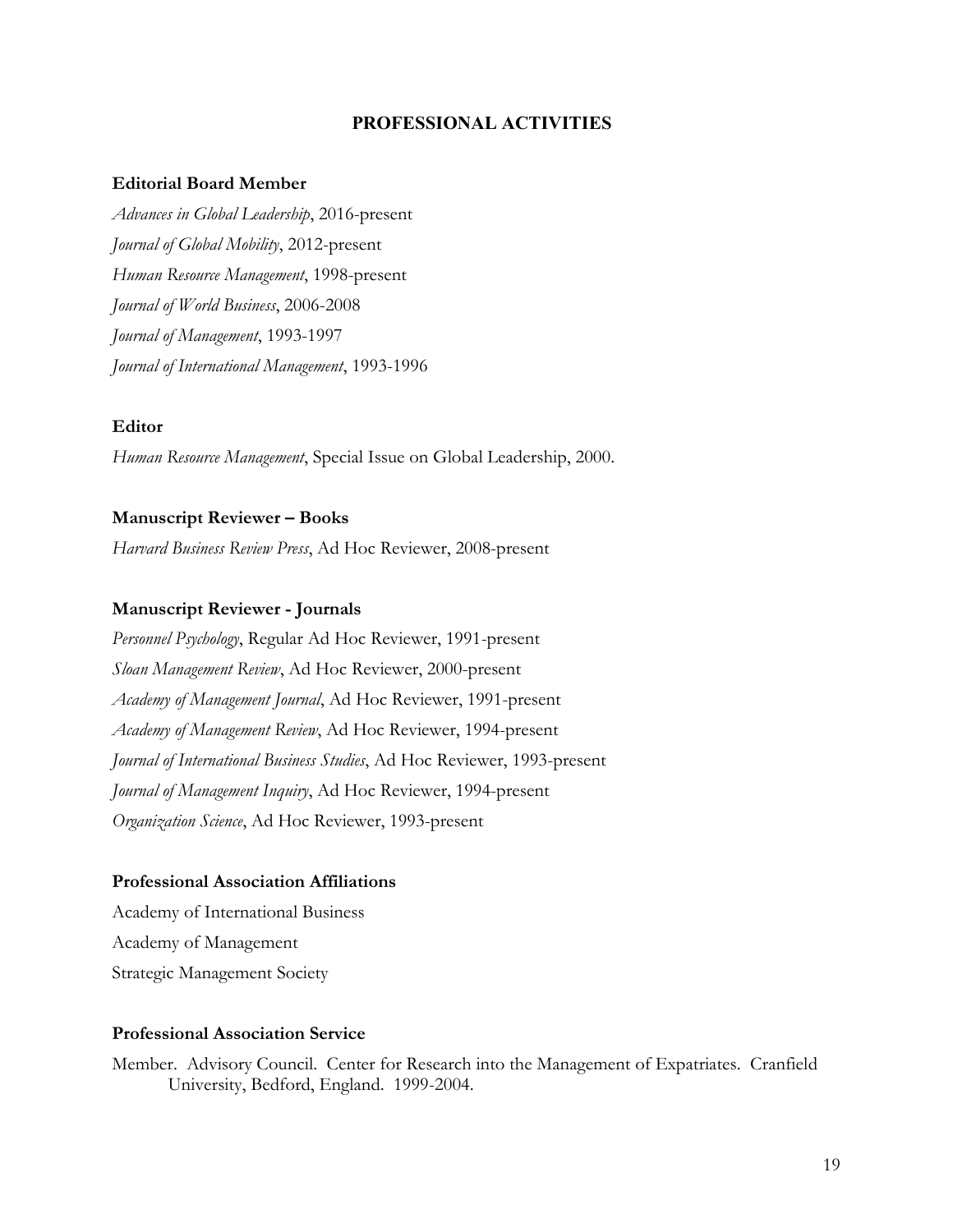- Member. Executive Education Committee. Human Resource Planning Society, New York, 1995- 2003
- Member. 2000 International Relocation Conference Committee. Employee Relocation Council, Washington, DC, 1999-2000
- Doctoral Consortium Workshop Presenter. International Division, Academy of Management Conference. Toronto, Canada, 2000.
- Co-Chair. Global Assignment Executive Workshop. Human Resource Planning Society, New York, 1995-1999
- Member. Global Leadership Executive Workshop. Human Resource Planning Society, New York, 1997-1999
- Co-Chair. International Committee. Human Resource Planning Society, New York, 1997-1998.
- Member. International Committee. Human Resource Planning Society, New York, 1995-1997.
- Member. 1998 Annual Conference Committee. Human Resource Planning Society, New York, 1996-1997.
- Doctoral Consortium Workshop Presenter. International Division, Academy of Management Conference. Dallas, TX, 1994.

#### **Papers and Presentations at Conferences**

- Gregersen, H.B. "Transformational Learning Experiences: Asking Better Questions Through Photography." Professional Development Workshop presentation at the National Academy of Management Conference, Vancouver, Canada, August 2015.
- Gregersen, H.B. "How Does Innovation Fit Into Future Global Leadership Research?" Professional Development Workshop presentation at the National Academy of Management Conference, Montreal, August 2010.
- Gregersen, H.B., Beecher, S., LeBaron, C. "Transformational Learning Experiences: Creating the Context Through Questions." Professional Development Workshop conducted at the National Academy of Management Conference, Chicago, August 2009.
- Maddux, W., Galinsky, A., Tadmor, C., Hajo, A., Leung, A.K., Gregersen, H.G., & Dyer, J. "Diverse Cultural Experiences Facilitate Creativity and Innovation." Paper presented at the National Academy of Management Conference, Chicago, August 2009.
- Gregersen, H.B., Dyer, J., & Christensen, C. "Behavioral Patterns of Innovative Entrepreneurs that Facilitate Opportunity Recognition." Paper presented at the Western Academy of Management Conference, Heber City UT, March 2009.
- Gregersen, H.B. & Beecher, S. "Asking Authentic Questions: Building Global Leadership Capability." Professional Development Workshop conducted at the National Academy of Management Conference, Anaheim, August 2008.
- Maddux, W., Galinsky, A., Dyer, J, & Gregersen, H.B. "Cultural barriers and mental borders: Living in and adapting to foreign cultures facilitates creativity." Paper presented at the National Academy of Management Conference, Anaheim, August 2008.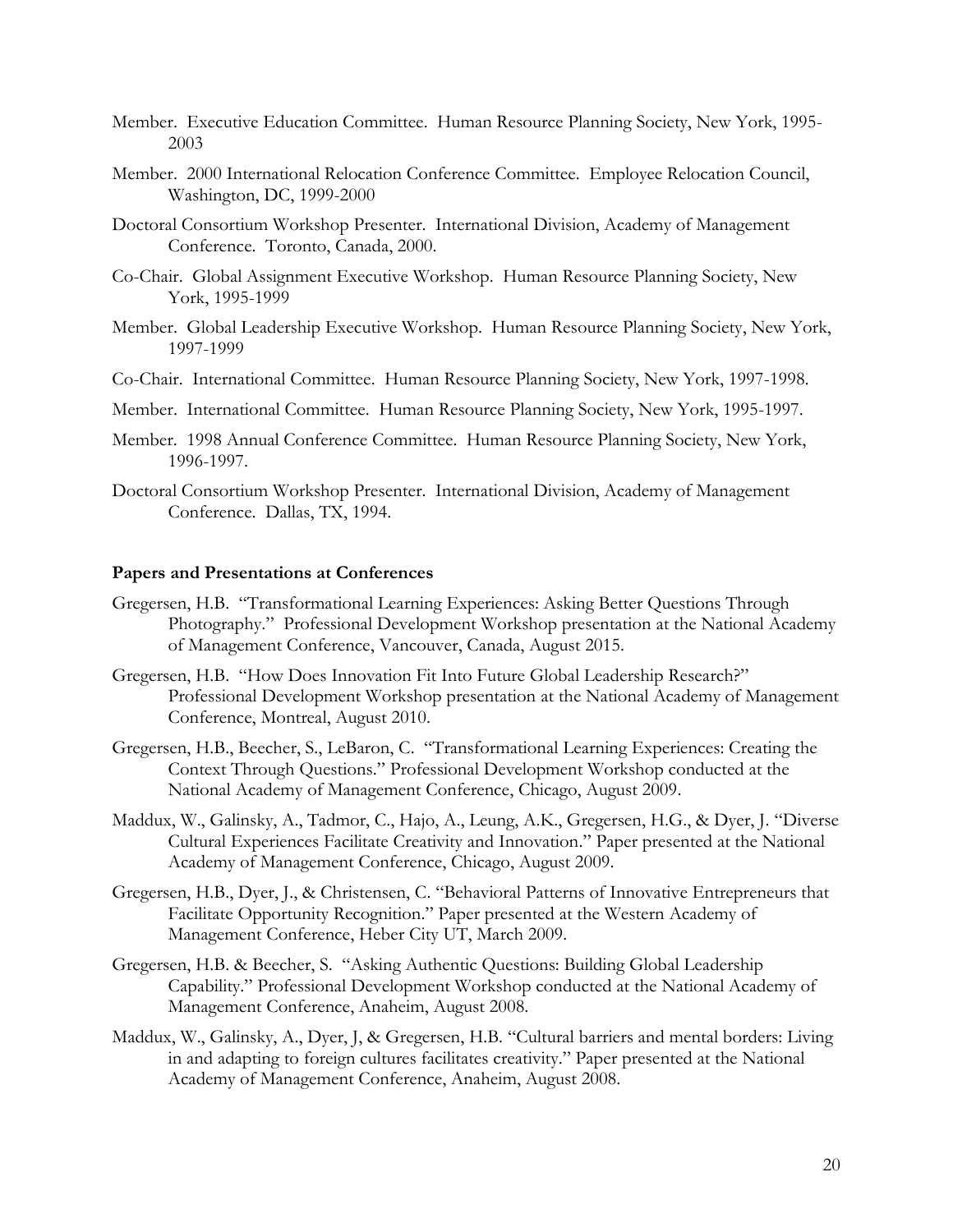Oddou, G., Gregersen, H.B., & Dyer, J. "Developing Global Leadership Capabilities in Our Students: The Role of Creativity." Paper presented at the National Academy of Management Conference, Anaheim, August 2008.

\**This symposium was winner of the Management Education and Development Division Global Forum Best Symposium Award.*

- Gregersen, H.B. "The Power of Questions in Executive Learning." Paper presented at the National Academy of Management Conference, Philadelphia, August 2007.
- Gregersen, H. B. & Black, J.S. "Why Internationally Experienced CEOs Outperform the Inexperienced." Paper presented at the National Academy of Management Conference, Honolulu, August 2005.
- Shaffer, M., Harrison, D., Gregersen, H. B. & Black, J. S. "Expatriate Characteristics and Work-Related Outcomes: A Three Country Study." Paper presented at the Academy of International Business Conference, Stockholm, July 2004.
- Gregersen, H.B. & Dyer, J. "Generating Strategic Insight Through Catalytic Questions." Paper presented at the National Academy of Management Conference, Seattle, August 2003.
- Schaeffer, M., Harrison, D., Gregersen, H. B. & Black, J. S. "Expatriate Characteristics and Work-Related Outcomes: A Three Country Study." Paper presented at the National Academy of Management Conference, Seattle, August 2003.
- Gregersen, H. B. "Personal Characteristics of Expatriates and their Longitudinal Relationships with Work-Related Outcomes." Paper presented at the National Academy of Management Conference, Washington, D.C., August 2001.
- Gregersen, H. B. & Black, J.S. "Japanese Expatriates' Personal Characteristics and Work Performance." Paper presented at the American Psychological Association, San Francisco, CA, August, 2001.
- Gregersen, H. B., Black, J.S., & Chang, Y.C. "Personal Characteristics and Work-Related Outcomes: The Korean Experience." Paper presented at the National Academy of Management Conference, Toronto, Canada, August 2000.
- Gregersen, H. B. & Black, J.S. "Global HR Practitioners: Opportunities and Challenges." Paper presented at the National Academy of Management Conference, Toronto, Canada, August 2000.
- Bingham, C. B. & Gregersen, H. B. "A Longitudinal Assessment of Personal Characteristics of Japanese Expatriates and their Relationship to Work-Related Outcomes." Paper presented at the Western Decision Sciences Institute Conference, Maui, HA, April, 2000.
- Carpenter, M., Sanders, G., & Gregersen, H. B. "International Experience at the Top: Making A Bottom Line Difference." Paper presented at the Western Decision Sciences Institute Conference, Maui, HA, April, 2000.
- Carpenter, M., Sanders, G., & Gregersen, H. B. "Bundling Human Capital: The Impact of International Experience on CEO Pay and Multinational Firm Performance." Paper presented at the National Academy of Management Conference, San Diego, CA, August 1998.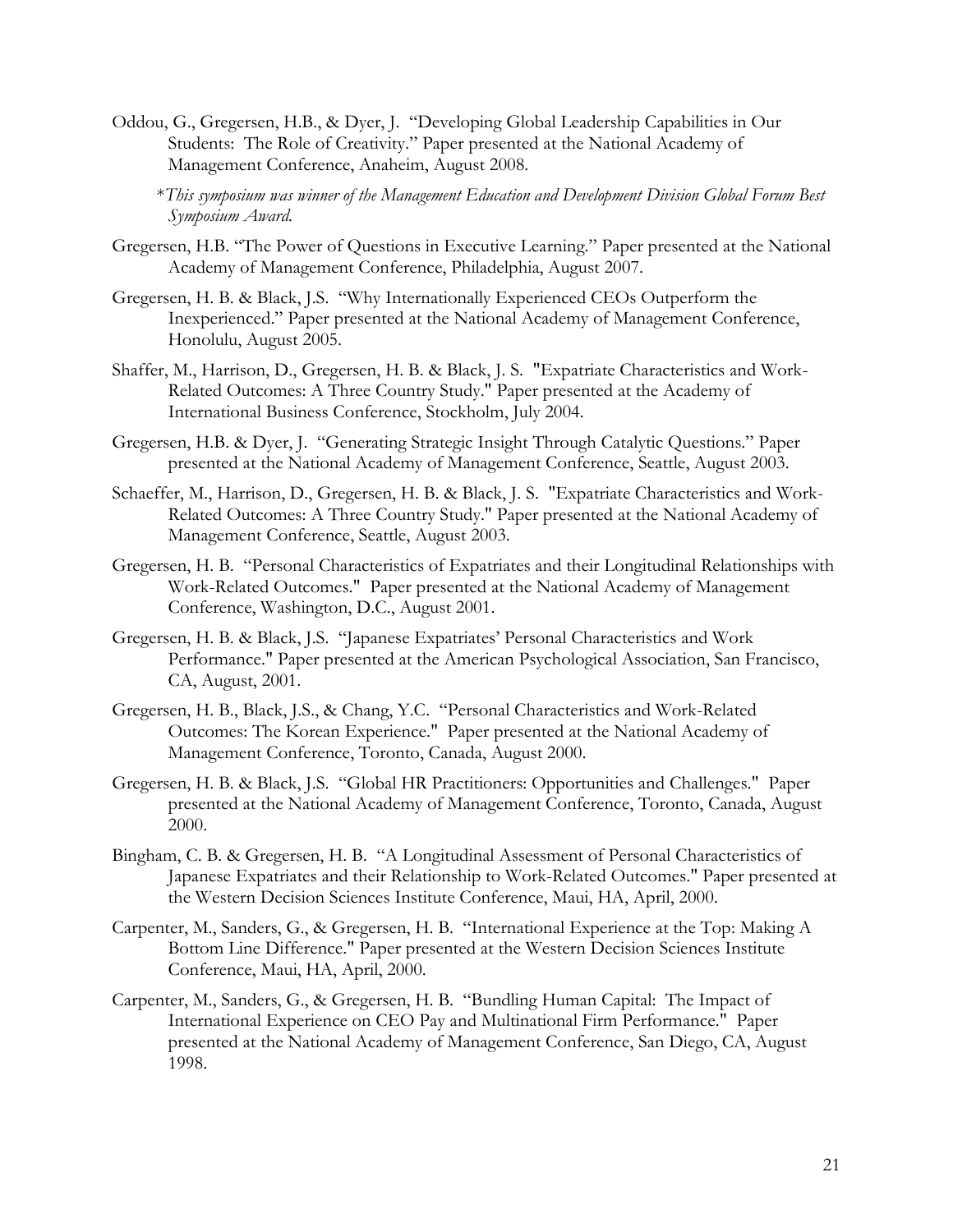- Godfrey, P. & Gregersen, H. B. "Where do Resources Come From? A Model of Resource Generation." Paper presented at the National Academy of Management Conference, Boston, MA, August 1997.
- McEvoy, G., Gregersen, H.B., & Black, J.S. "Personal Antecedents to Expatriate Adjustment and Commitment: A Longitudinal Analysis of Japanese Expatriates." Paper presented at the National Academy of Management Conference, Boston, MA, August 1997.
- Godfrey, P., Whetten, D. & Gregersen, H. B. "Opening Pandora's Box: When Firms 'Do Good to 'Do Well.'" Paper presented at the Strategic Management Society Conference, Phoenix, AZ, November 1996.
- Gregersen, H. B. "Global Leadership." Presentation at BYU Management Conference, Provo, UT, June 1996.
- Gregersen, H. B. & Ritchie, J. B. "Leadership as Cartography." Paper presented at Metaphors of Organizing Conference, Provo, UT, May 1996.
- Gregersen, H. B. "A Zig-Zag Life." Presentation as an Ascendant Scholar at the Western Academy of Management, Banff, Alberta, April 1996.
- Gregersen, H. B. & Black, J. S. "Global Leadership: Developing the Next Generation." Presentation at the Human Resource Planning Society Conference, Palm Springs, CA, April 1996.
- Oddou, G., Gregersen, H. B., Derr, B. & Black, J. S. "Internationalizing Human Resources: Strategy Differences Among European, Japanese, and the U.S. Multinationals." Paper presented at the Academy of International Business Meeting, Seoul, Korea, November 1995.
- Godfrey, P. & Gregersen, H. B. "The Mickey Index: Articulating Disney's Identity." Paper presented at the Organizational Identity II Conference, Sundance, UT, September 1995.
- Gregersen, H. B. & Whetten, D. "Boundaries and Boundary Crossings: Their Role in the Creation and Destruction of Identity." Paper presented at the Organizational Identity II Conference, Sundance, UT, September 1995.
- Gregersen, H. B. & Whetten, D. "Boundaries and Boundary Crossings." Paper presented at the National Academy of Management Conference, Vancouver, Canada, August 1995.
- Gregersen, H. B. & Black, J. S. "Triumphs and Tragedies: Traversing the Terrain of Expectations and Commitment Upon Repatriation." Paper presented at the National Academy of Management Conference, Vancouver, Canada, August 1995.
- Gregersen, H. B. & Whetten, D. "The Role of Boundaries in the Constitution and Transformation of Identity." Paper presented at the Standing Conference on Organizational Symbolism, Turku, Finland, June 1995.
- Godfrey, P. & Gregersen, H. B. "Linguistic Limits to Global Cooperation: Religious Metaphor as a Double-Edged Sword." Paper presented at the No Limits to Global Cooperation Conference sponsored by the Organization Theory and Organization Development Divisions of the Academy of Management, Cleveland, OH, May 1995.
- Godfrey, P. & Gregersen, H. B. "Religious Metaphor as Doubled Edged Sword." Paper presented at Research Rendezvous, Universtiy of Utah, Salt Lake City, UT, February 1995.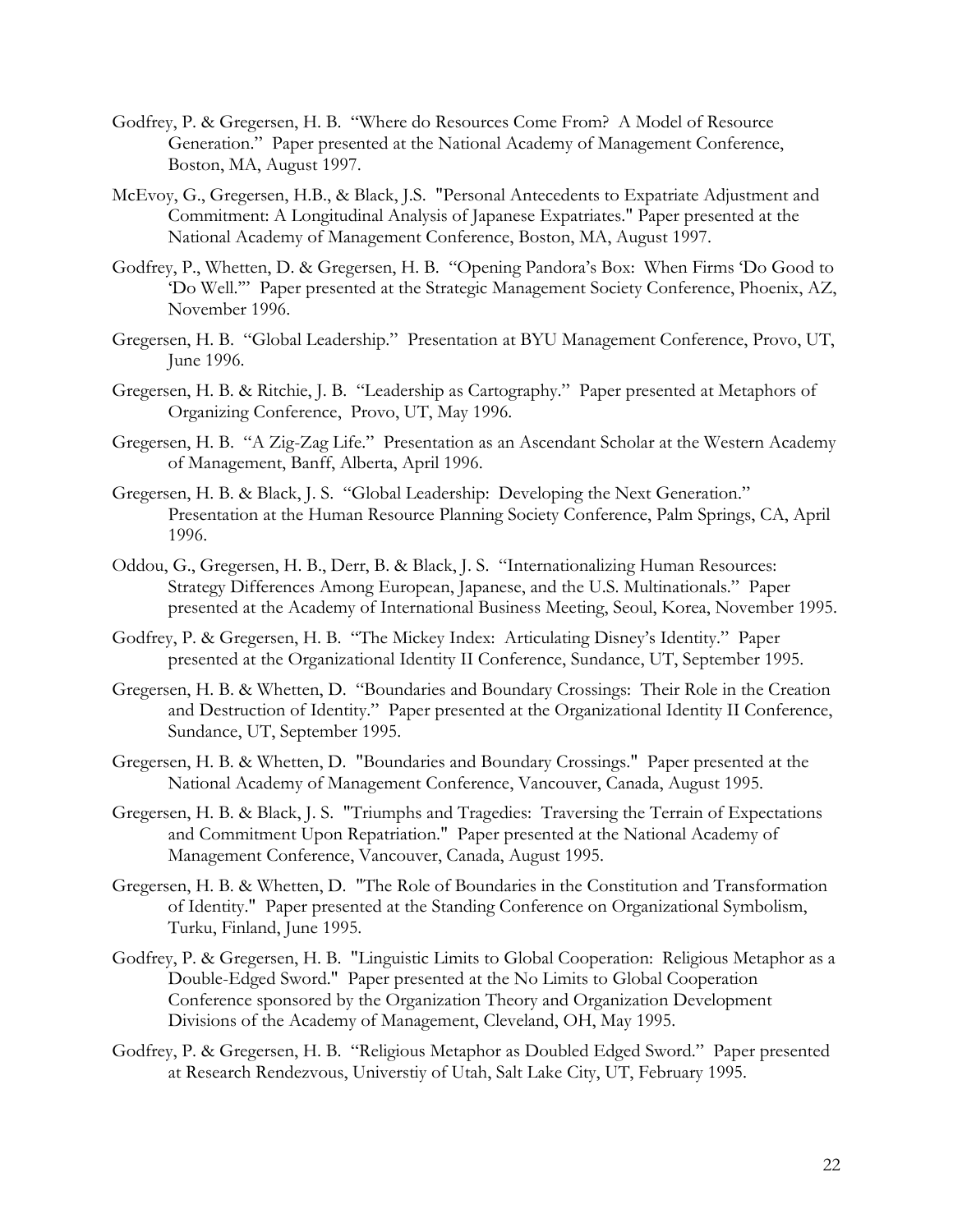- Black, J. S. & Gregersen, H. B. "Participative Decision Making in Employee Involvement Groups." Paper presented at the Western Academy of Management Meeting, Santa Fe, NM, March, 1994.
- Gregersen, H. B., Black, J. S. & Hite, J. "Performance Appraisal Practices for Expatriates in U.S. and Canadian Firms." Paper presented at the Academy of International Business Meeting, Maui, HI, 1993.
- Kauppinen, M. & Gregersen, H. B. "Expatriate Adjustment: A Theoretical Analysis of the Concept." Paper presented at the Academy of International Business Meeting, Maui, HI, 1993.
- Black, J. S. & Gregersen, H. B. "The Other Side of the Picture on the Other Side of the World: Repatriation Problems of Japanese Expatriate Spouses." Paper presented at the Academy of International Business Meeting, Maui, HI, 1993.
- Gregersen, H. B. & Black, J. S. "Global Executive Development: Keeping High Performers After International Assignments." Paper presented at the National Academy of Management Conference, Atlanta, GA, 1993.
- Gregersen, H. B. "Coming Home to the Cold: Repatriation Adjustment for Finnish Expatriates and Spouses." Paper presented at the Academy of International Business, Brussels, Belgium, November 1992.
- Gregersen, H. B. "Repatriation Expectations and Organizational Commitment." Paper presented at the First International Conference on Expatriate Management, Hong Kong, November 1992.
- Gregersen, H. B. & Black, J. S. "Performance Appraisal Policies and Practices for U.S. Expatriates." Paper presented at First International Conference on Expatriate Management, Hong Kong, November 1992.
- Gregersen, H. B. "Organizational Commitment During Repatriation: The Finnish and Japanese Experience." Paper presented at the National Academy of Management Conference, Las Vegas, NV, August 1992.
- Black, J. S. & Gregersen, H. B. "Repatriation Work Adjustment for Japanese Expatriates." Paper presented at the National Academy of Management Conference, Las Vegas, NV, August 1992.
- Black, J. S. & Gregersen, H. B. "O Kaerinasi: Expectations and Repatriation Adjustment for Japanese Expatriates." Paper presented at International Conference on Human Resource Management, Ashridge, Britain, 1992.
- Gregersen, H. B. "Dual Organizational Commitments During Repatriation." Paper presented at the National Academy of Management Conference, Miami, FL, August 1991.
- Black, J. S., Gregersen, H. B. & Mendenhall, M. "Toward a Theoretical Model of Repatriation Adjustment." Paper presented at the Eastern Academy of Management International Conference, Sophia Antipolis, France, June 1991.
- Black, J. S. & Gregersen, H. B. "When Yankee Comes Home: Repatriation Adjustment of U.S. Managers." Paper presented at the Association for International Business International Meeting, Toronto, Canada, October 1990.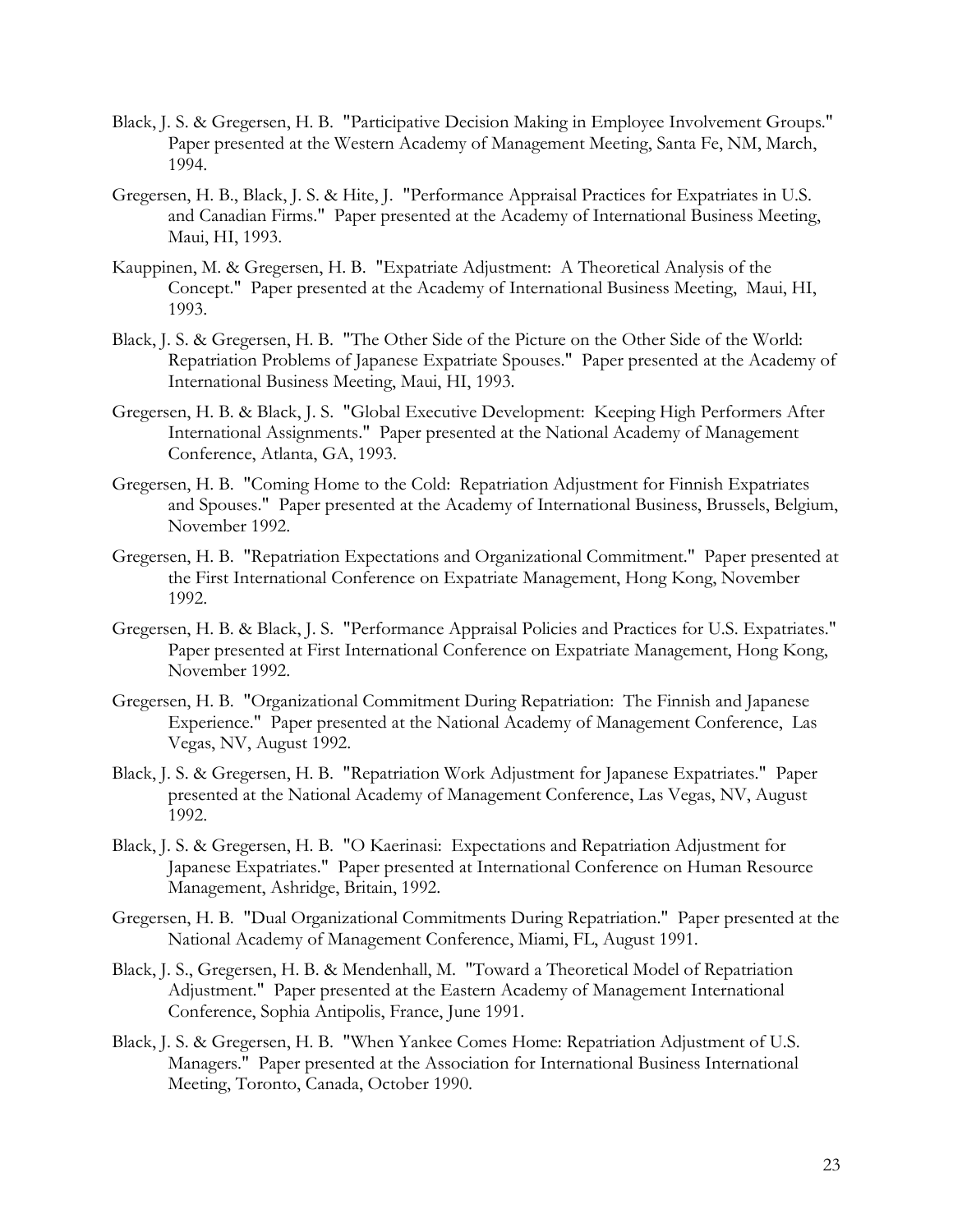- Gregersen, H. B. & Black, J. S. "Antecedents to Dual Organizational Commitments for Expatriates in Pacific Rim Assignments." Paper presented at the National Academy of Management Conference, San Francisco, CA, August 1990.
- Black, J. S., Gregersen, H. B. & Wethli, E. "Predeparture Factors Related to Expatriate's Spouse Adjustment in Overseas Assignments." Paper presented at the International Conference of the Western Academy of Management, Shizuoka, Japan, June 1990.
- Gregersen, H. B. & Black, J. S. "A Multi-faceted Model of Expatriate Retention in Overseas Assignments." Paper presented at the European International Business Association Conference, Helsinki, Finland, December 1989.
- Gregersen, H. B. & Woodworth, W. P. "Growing Up to Manage and Be Managed: The Case of Anticipatory Socialization." Paper presented at the National Academy of Management Conference, Washington, D.C., August 1989. Symposium Organizer.
- Gregersen, H. B. "Multiple Commitments at Work and Their Influence on Extrarole Behavior." Paper presented at the National Academy of Management Conference, Washington, D.C., August 1989.
- Gregersen, H. B. & Black, J. S. "Attitudinal Predictors of American Expatriates' Intention to Stay in Pacific Rim Assignments." Paper presented at the International Conference of the Eastern Academy of Management, Hong Kong, June 1989.
- Black, J. S. & Gregersen, H. B. "Antecedents to Adjustment and Intentions to Leave Overseas Assignments." Paper presented at the Eastern Academy of Management Conference, Portland, ME, May 1989.
- Sailer, L. & Gregersen, H. B. "Chaotic Behavior in Social Science." Paper presented at the IX Sunbelt Social Network Conference, Tampa, FL, February 1989.
- Black, J. S. & Gregersen, H. B. "Expectations, Satisfaction, and Intention to Leave of American Expatriate Managers in Japan." Paper presented at the Association for the Study of Japanese Business Conference, San Francisco, CA, January 1989.
- Gregersen, H. B. & Ritchie, J. B. "A Paradox of Preparation." Paper presented at the Fourteenth International Conference on Improving University Teaching, Umeä, Sweden, June 1988.
- Gregersen, H. B. "An Analysis of Job Required Interdependence and Trust as Correlates of Organizational Commitment." Paper presented at the Eastern Academy of Management Conference, Washington, D.C., May 1988.
- Gregersen, H. B. "Managerial Socialization of Children." Paper presented at National Academy of Management Conference, Chicago, IL, August 1986. Symposium Organizer.
- Gregersen, H. B. & Lindsay, C. "Metaphors of Managing: A Classical Perspective." Paper presented at the Western Academy of Management Conference, Vancouver, B.C., April 1984. Symposium Co-organizer.
- Gregersen, H. B. "A Historical Comparison of Private Industry Councils and Labor-Management Committees." Paper presented at the Western Academy of Management Conference, Santa Barbara, CA, 1983.
- Gregersen, H. B. "Common Problems of Employee Participation." Panel participant at the National Conference on Participation and Employee Ownership, Denver, CO, April 1983.